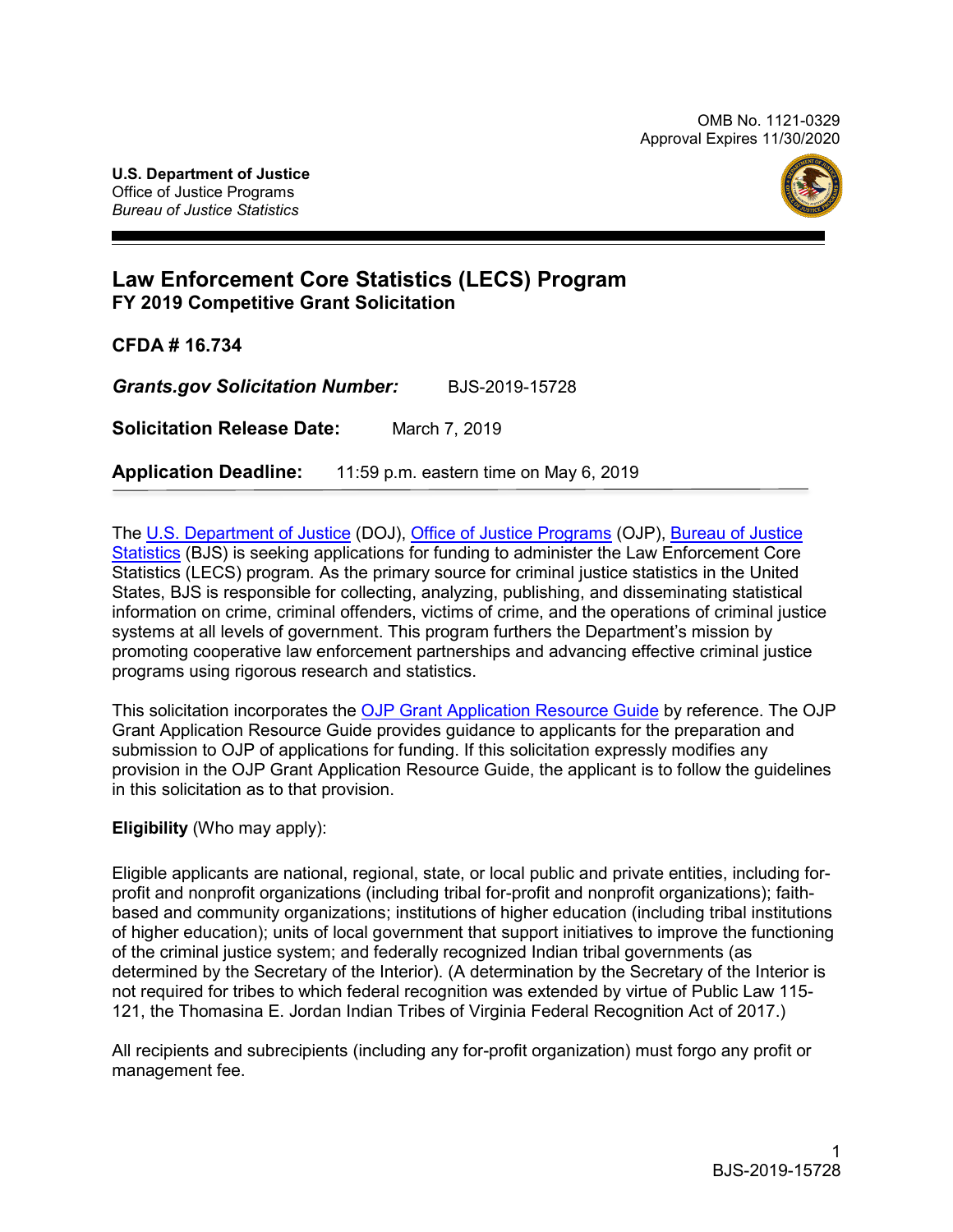BJS will consider applications under which two or more entities would carry out the federal award; however, only one entity may be the applicant. Any others must be proposed as subrecipients (subgrantees). The applicant must be the entity that would have primary responsibility for carrying out the award, including administering the funding and managing the entire program. For additional information on subawards, see the [OJP Grant Application](https://www.ojp.gov/funding/Apply/Resources/Grant-App-Resource-Guide.htm)  [Resource Guide.](https://www.ojp.gov/funding/Apply/Resources/Grant-App-Resource-Guide.htm)

BJS may elect to fund applications submitted under this FY 2019 solicitation in future fiscal years, dependent on, among other considerations, the merit of the applications and on the availability of appropriations.

#### **Contact Information**

For technical assistance with submitting an application, contact the Grants.gov Customer Support Hotline at 800-518-4726, 606-545-5035, at [https://www.grants.gov/web/grants/support.html,](https://www.grants.gov/web/grants/support.html) or at [support@grants.gov.](mailto:support@grants.gov) The Grants.gov Support Hotline operates 24 hours a day, 7 days a week, except on federal holidays.

An applicant that experiences unforeseen Grants.gov technical issues beyond its control that prevent it from submitting its application by the deadline must email the BJS contact identified below **within 24 hours after the application deadline** to request approval to submit its application after the deadline. Additional information on reporting technical issues appears under "Experiencing Unforeseen Grants.gov Technical Issues" in the [How To Apply](#page-23-0) (Grants.gov) section in the [OJP Grant Application Resource Guide.](https://www.ojp.gov/funding/Apply/Resources/Grant-App-Resource-Guide.htm)

For assistance with any other requirements of this solicitation, contact Shelley S. Hyland, Statistician and Program Manager, by telephone at 202-307-0765, or by email at [AskBJS@usdoj.gov.](mailto:AskBJS@usdoj.gov?subject=LECS%20FY19) Include "LECS FY19" in the subject line.

#### **Post-Award Legal Requirements Notice**

If selected for funding, in addition to implementing the funded project consistent with the OJPapproved application, the recipient must comply with all award conditions, and all applicable requirements of federal statutes and regulations (including applicable requirements referred to in the assurances and certifications executed in connection with award acceptance). OJP strongly encourages prospective applicants to review information on post-award legal requirements and common OJP award conditions **prior** to submitting an application.

For additional information on these legal requirements, see the "Administrative, National Policy, and Other Legal Requirements" section in the [OJP Grant Application Resource Guide.](https://www.ojp.gov/funding/Apply/Resources/Grant-App-Resource-Guide.htm)

#### **Deadline details**

Applicants must register with Grants.gov at <https://www.grants.gov/web/grants/register.html> prior to submitting an application. All applications are due by 11:59 p.m. eastern time on May 6, 2019.

To be considered timely, an application must be submitted by the application deadline using Grants.gov, and the applicant must have received a validation message from Grants.gov that indicates successful and timely submission. OJP urges applicants to submit applications at least 72 hours prior to the application due date to allow time for the applicant to receive validation messages or rejection notifications from Grants.gov and to correct in a timely fashion any problems that may have caused a rejection notification.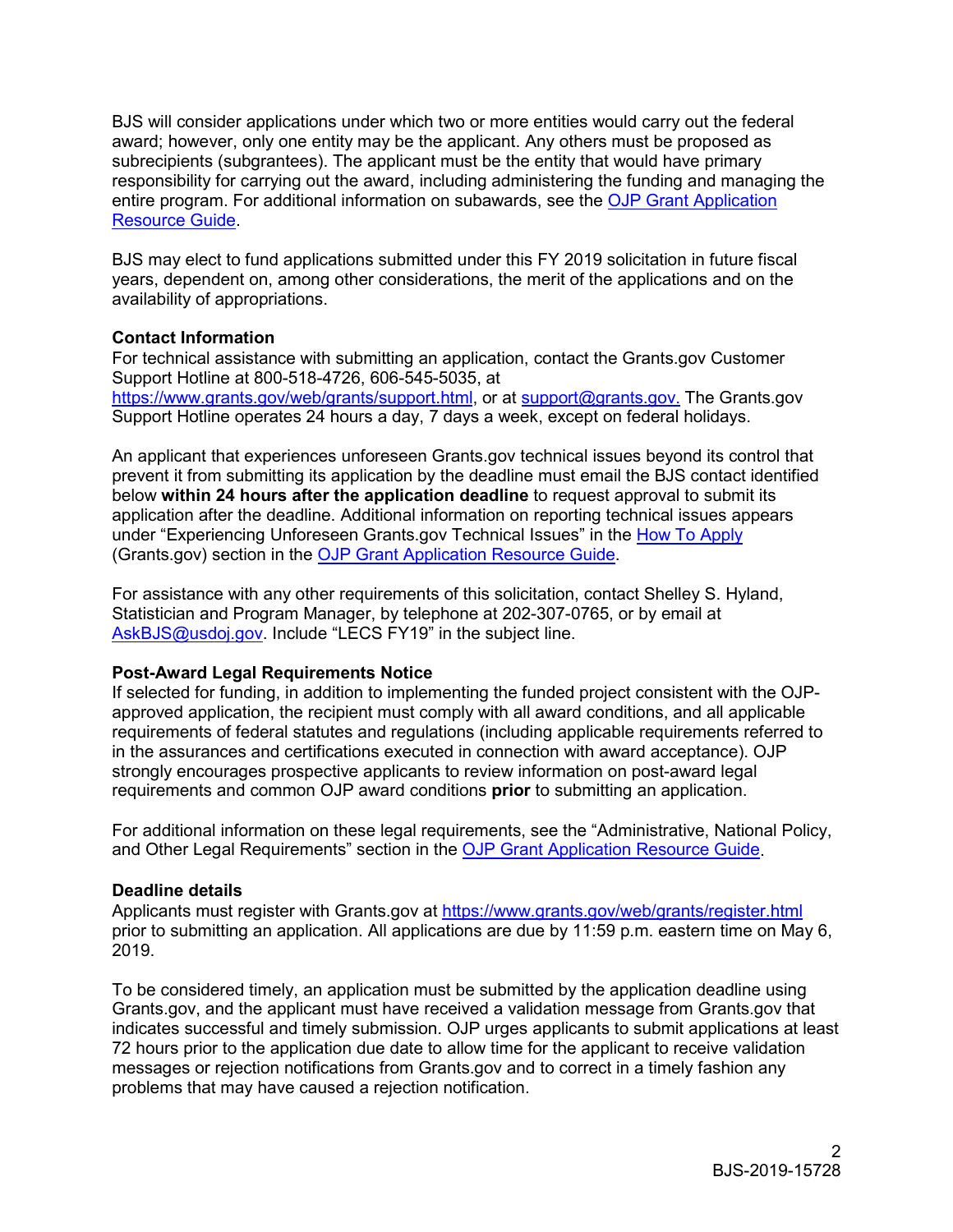An applicant must use the **Add Attachment** button to attach a file to its application. Do not click the paperclip icon to attach files. This action will not attach the files to the application. After adding an attachment, select the **View Attachment** button to confirm you attached the correct file. To remove the file, select the **Delete Attachment** button.

OJP encourages all applicants to read this *Important Notice: Applying for Grants in Grants.gov.* 

For additional information, see the "How to Apply (Grants.gov)" section in the OJP Grant [Application Resource Guide.](https://www.ojp.gov/funding/Apply/Resources/Grant-App-Resource-Guide.htm)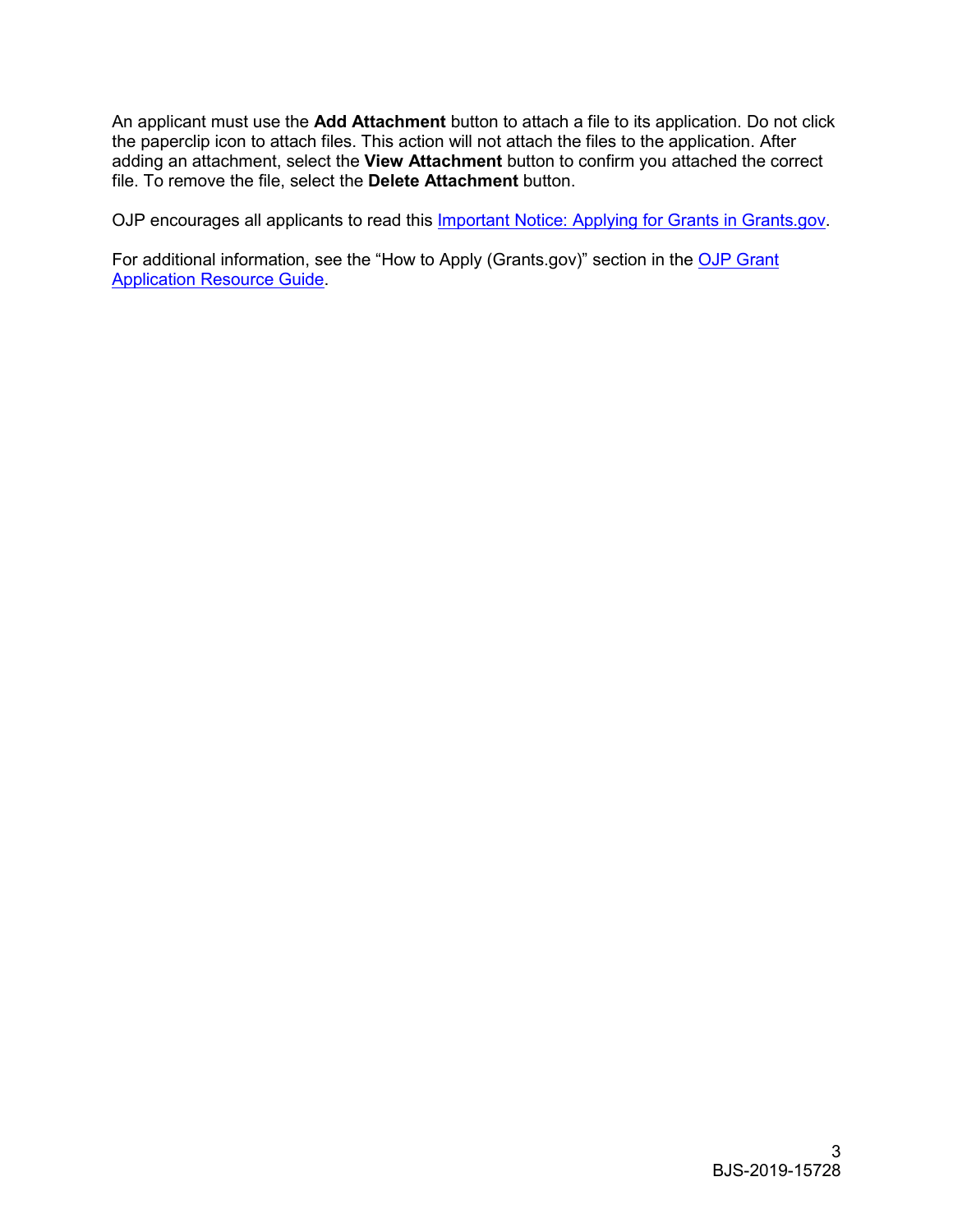# **Contents**

| Information Regarding Potential Evaluation of Programs and Activities14         |  |
|---------------------------------------------------------------------------------|--|
|                                                                                 |  |
|                                                                                 |  |
|                                                                                 |  |
|                                                                                 |  |
|                                                                                 |  |
|                                                                                 |  |
| Limitation on Use of Award Funds for Employee Compensation; Waiver 17           |  |
| Prior Approval, Planning, and Reporting of Conference/Meeting/Training Costs 17 |  |
|                                                                                 |  |
|                                                                                 |  |
|                                                                                 |  |
|                                                                                 |  |
|                                                                                 |  |
|                                                                                 |  |
|                                                                                 |  |
|                                                                                 |  |
|                                                                                 |  |
|                                                                                 |  |
|                                                                                 |  |
|                                                                                 |  |
| General Information about Post-Federal Award Reporting Requirements 26          |  |
|                                                                                 |  |
|                                                                                 |  |
| Freedom of Information Act and Privacy Act (5 U.S.C. 552 and 5 U.S.C. 552a)27   |  |
|                                                                                 |  |
|                                                                                 |  |
|                                                                                 |  |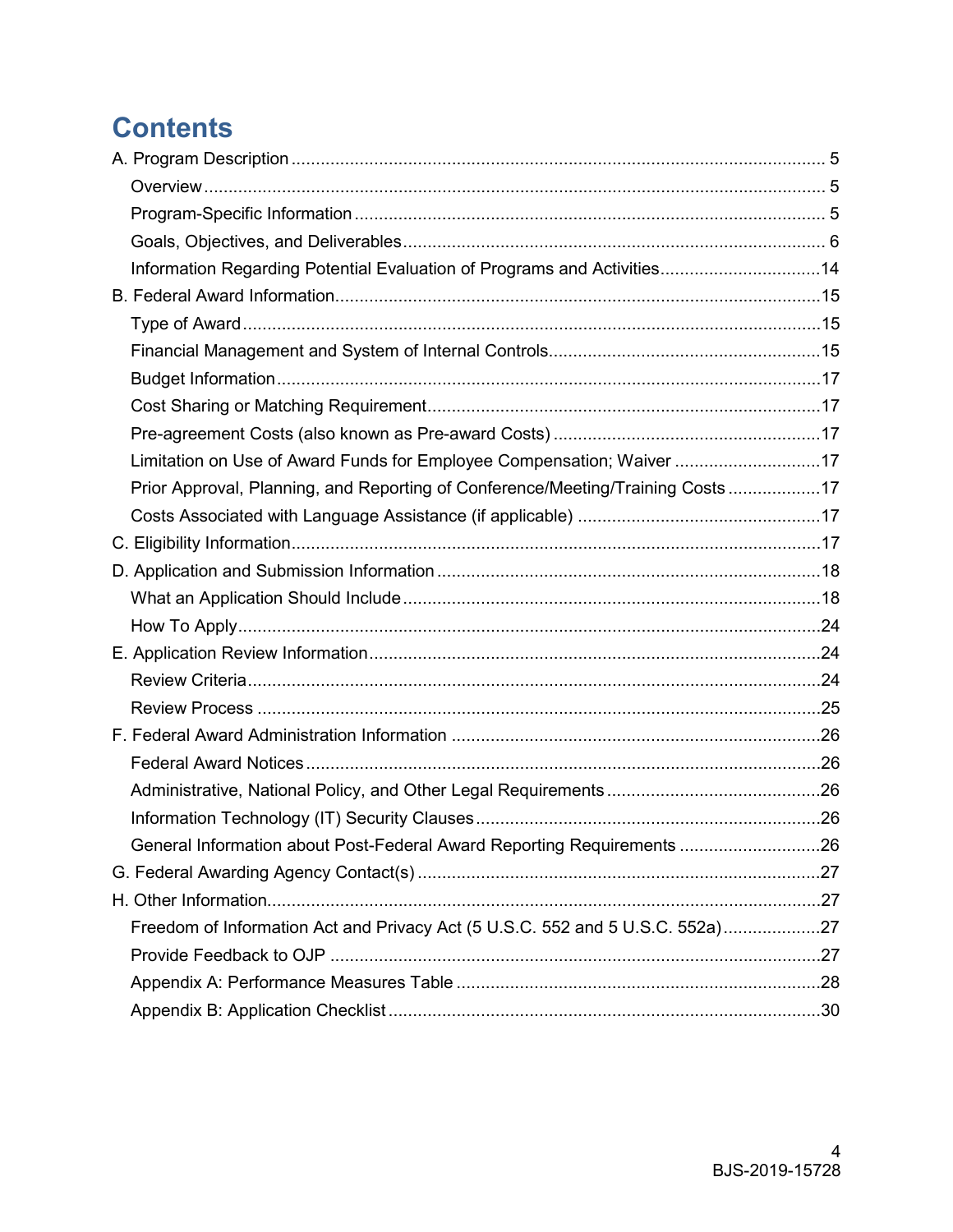# **FY 2019 Law Enforcement Core Statistics (LECS) Program (CFDA # 16.734)**

# <span id="page-4-0"></span>**A. Program Description**

#### <span id="page-4-1"></span>**Overview**

Under 34 U.S.C. § 10132 (c)(3), the Bureau of Justice Statistics (BJS) is authorized to "collect and analyze data that will serve as a continuous and comparable national social indication of the prevalence, incidence, rates, extent, distribution, and attributes of crime . . ." To support this goal, BJS has conducted surveys of law enforcement agencies (LEAs) and will update that collection with this solicitation. The Law Enforcement Core Statistics (LECS) program will focus on the organizational characteristics of LEAs to provide accurate and timely national statistics about the personnel, operations, policies, and procedures of federal, state, county, local, and tribal LEAs in the United States. The LECS includes BJS's two core law enforcement collections: the Law Enforcement Management and Administrative Statistics (LEMAS) and the Census of State and Local Law Enforcement Agencies (CSLLEA).

As part of the LECS program, this 48-month program includes (1) fielding the LEMAS in 2020, (2) frame cleaning and fielding the CSLLEA in 2022, (3) developing and testing a LEMAS supplemental survey instrument, and (4) developing and maintaining an active roster of inservice LEAs.

**Statutory Authority:** Under section 302 of the Omnibus Crime Control and Safe Streets Act, BJS is authorized to "make grants to, or enter into cooperative agreements or contracts with public agencies, institutions of higher education, private organizations, or private individuals" for purposes of collecting and analyzing criminal justice statistics. BJS is authorized to issue this solicitation under 34 U.S.C. § 10132.

#### <span id="page-4-2"></span>**Program-Specific Information**

The LECS captures critical data on the management and administration of LEAs in a systematic and efficient manner through the sequential administration of the LEMAS and CSLLEA data collections. These programs are described below.

#### Law Enforcement Management and Administrative Statistics (LEMAS) survey

The LEMAS core survey is the most systematic and comprehensive source of national data on law enforcement personnel, expenditures and pay, operations, equipment, computers and information systems, and policies and procedures. It provides national estimates for all state, county, and local general-purpose LEAs (i.e., any public agency with one or more sworn officers whose patrol and enforcement responsibilities are primarily delimited by the boundaries of a municipal, county, or state government) based on a nationally representative sample of agencies. LEMAS core surveys have been conducted periodically since 1987. Data collected provide information on current issues and trends in law enforcement practices in the United States. These data have been used in policymaking, planning, and budgeting at all levels of government.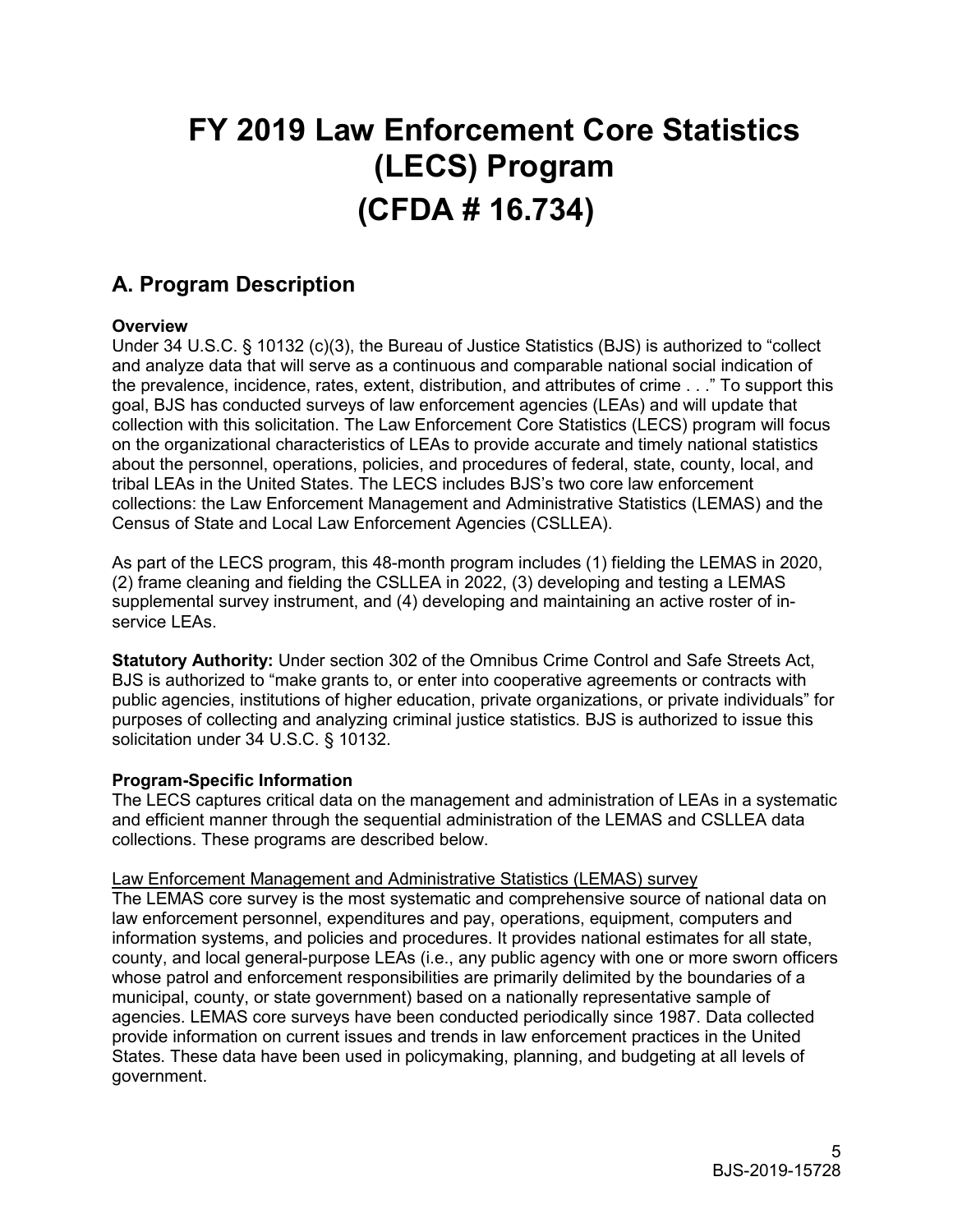LEMAS surveys are administered to a sample of general-purpose state and local LEAs. Agencies with 100 or more full-time sworn officers are selected with certainty, while those with fewer than 100 full-time sworn officers are sampled based on agency size and type, typically producing a sample size of about 3,500 agencies. The most recent LEMAS survey was administered in 2016 under the solicitation "*FY 2015 Law Enforcement Core Statistics Program (LECS)*.*"* The 2016 LEMAS was a 51-item survey covering descriptive information, personnel, operations, community policing, equipment, technology, policies and procedures, and special problems/tasks. BJS is significantly revising the LEMAS core survey instrument for the 2020 administration to reduce the 3-hour burden and to make it more relevant to LEAs.

Data collection for the 2016 LEMAS survey was completed in 2017, and 55% of surveys were completed in the first 2 months of data collection. The overall response rate was 80.1%. Historically, the response rate has been 90% or higher but past surveys were in the field much longer. The 2016 LEMAS was fielded for 7 months (November 2016-June 2017). This high response rate and low rates of missing data are expected in BJS law enforcement surveys and are encouraged by Office of Management and Budget (OMB) standards for federal statistical programs. For the 2016 survey, agencies could respond using a web-based survey program or by mail, email, or fax. Multiple survey modes and thorough non-response follow-up led to high response rates. More information on the LEMAS can be found at: <https://www.bjs.gov/index.cfm?ty=dcdetail&iid=248>

#### Census of State and Local Law Enforcement Agencies (CSLLEA)

The CSLLEA has been conducted regularly since 1992. It enumerates all publicly funded state, county, local, and tribal LEAs operating in the United States and provides complete personnel counts from about 18,000 LEAs. Historically, it has achieved at least a 98% response rate. BJS has not published data from the CSLLEA since the 2008 administration. The 2018 CSLLEA is currently in the field, and results will not be available until 2020.

For purposes of the CSLLEA, an LEA is a publicly funded government entity responsible for enforcing laws, maintaining public order, and promoting public safety. To be within the scope, agency LEA must employ the equivalent of one full-time sworn officer with general arrest powers. The CSLLEA collects information from local police departments, sheriffs' offices, state LEAs, and special jurisdiction agencies. Local police departments include municipal, county, and regional police that are granted authority from the local governing body. Sheriffs' offices are generally empowered by the state to enforce laws at the county level. Special-jurisdiction agencies provide police services in areas within another jurisdiction. They are usually fullservice departments with law enforcement authority in parks, transportation assets (e.g., airports, subways), housing authorities, schools, hospitals, government buildings, or tribal lands.

CSLLEA data serve as the sampling frame for the LEMAS survey, so it is important to identify and record a complete census of agencies. More information on the CSLLEA can be found at: <https://www.bjs.gov/index.cfm?ty=dcdetail&iid=249>

#### <span id="page-5-0"></span>**Goals, Objectives, and Deliverables**

The LECS is a 48-month program with funding dependent on performance. The goal is to provide accurate and timely national statistics about the personnel, operations, policies, and procedures of state, county, local, and tribal LEAs. The primary objectives are to (1) field the LEMAS in 2020, (2) update the frame and field the CSLLEA in 2022, (3) develop and test a LEMAS supplemental survey instrument, and (4) develop and maintain an active roster of inservice LEAs.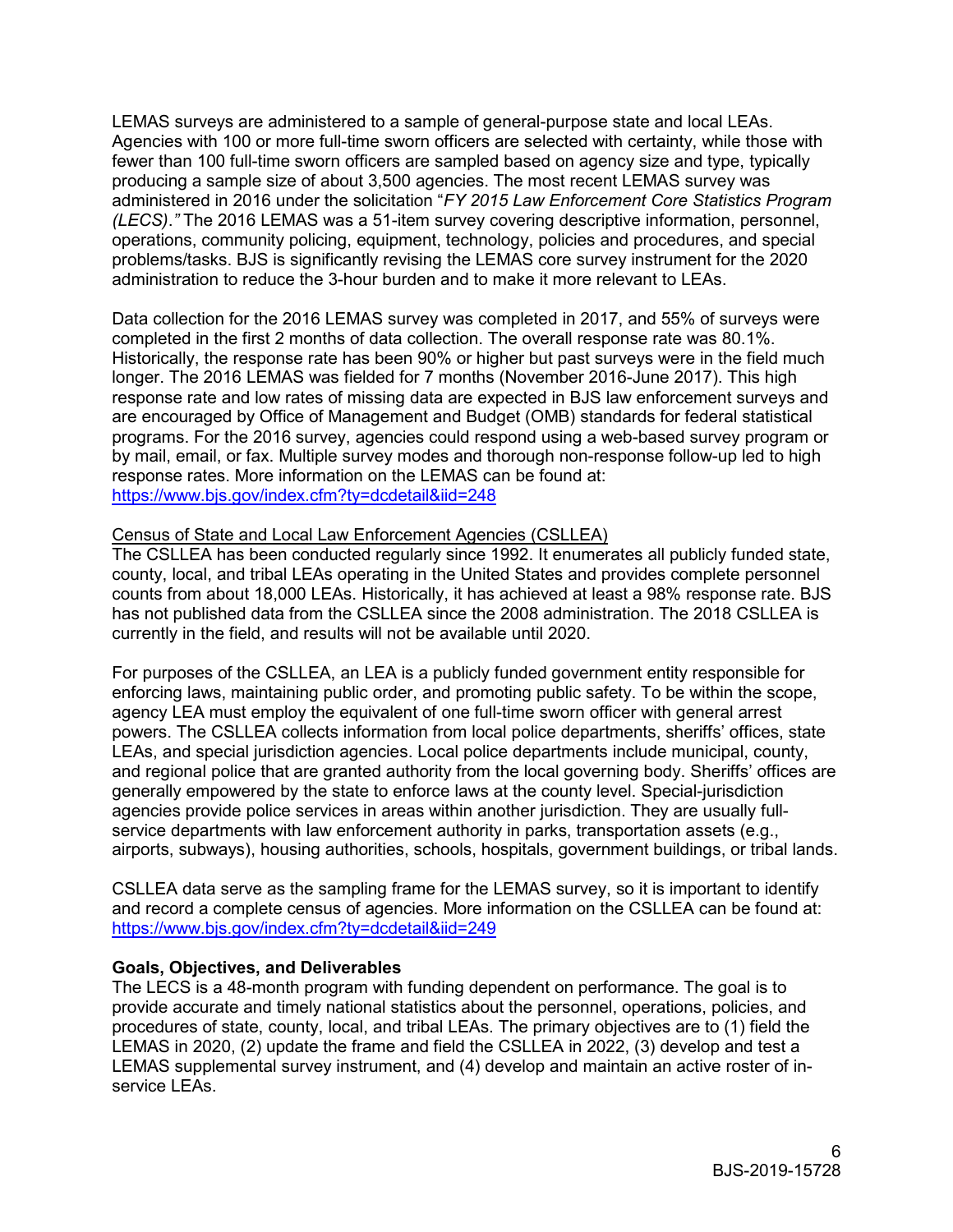Consistent with the use of a cooperative agreement, BJS will be substantially involved in the program. This includes direct oversight and involvement in implementing the program but does not involve day-to-day program management. The following statement of work describes the scope of work necessary for the successful applicant to prepare, design, and carry out the LECS and includes the main program deliverables with target end dates.

The applicant should briefly describe how it would accomplish each deliverable in the time frame specified and estimate the costs associated with each. This should include (1) a description of the specific strategies and/or innovative approaches the applicant would conduct to meet each outcome, (2) a description of the capabilities and demonstration of the expertise that will enable the applicant to successfully meet each outcome, and (3) cost estimates for performing the work. The application should describe the applicant's knowledge of the challenges and complexities associated with developing the survey instrumentation, designing the samples, achieving adequate response rates to minimize bias, and the proposed approaches to collecting data, developing and testing the survey instrument, and disseminating the findings.

The recipient of funds will complete all work associated with successfully fielding and delivering data for these collections, according to the time frames BJS establishes. The specific tasks for each collection are described below. Although they may vary, they generally include instrument design, development, and testing; frame development or sample design; OMB clearances (whether generic for design and testing work or full clearance for a survey); survey administration procedures, including mixed mode as necessary; data collection and verification; sample maintenance and assessments of bias in responses; weighting and imputation; and dataset preparation and delivery, including codebooks and documentation.

#### **Task 1: Program management (all years)**

- **a. Program timeline:** Within 2 weeks of the award start date, the recipient of funds will meet with BJS to discuss the proposed tasks. The recipient of funds will then develop and propose, for BJS approval, a detailed timetable outlining the completion dates for each task, the delivery date for each deliverable and status report, and the dates for scheduled meetings.
- **b. Communications strategy:** Applications should include a communications strategy that addresses how the recipient of funds will keep BJS informed about program planning, development, and management.
- **c. Meetings:** Applicants should plan for travel for several meetings, including:
	- i. Annual kickoff meetings at BJS to discuss plans and schedule activities for the upcoming program year.
	- ii. Stakeholder meeting(s) as directed by BJS. These will involve meetings with experts and stakeholders that focus on the content of survey instruments. A minimum of one stakeholder meeting may be required for the LEMAS Supplement for survey development. Applicants should determine the necessity of an expert panel meeting for the LEMAS Supplement and budget accordingly. Stakeholder meetings are not expected for the LEMAS core or CSLLEA.
	- iii. A wrap-up meeting at the end of the program to present findings and recommendations to BJS.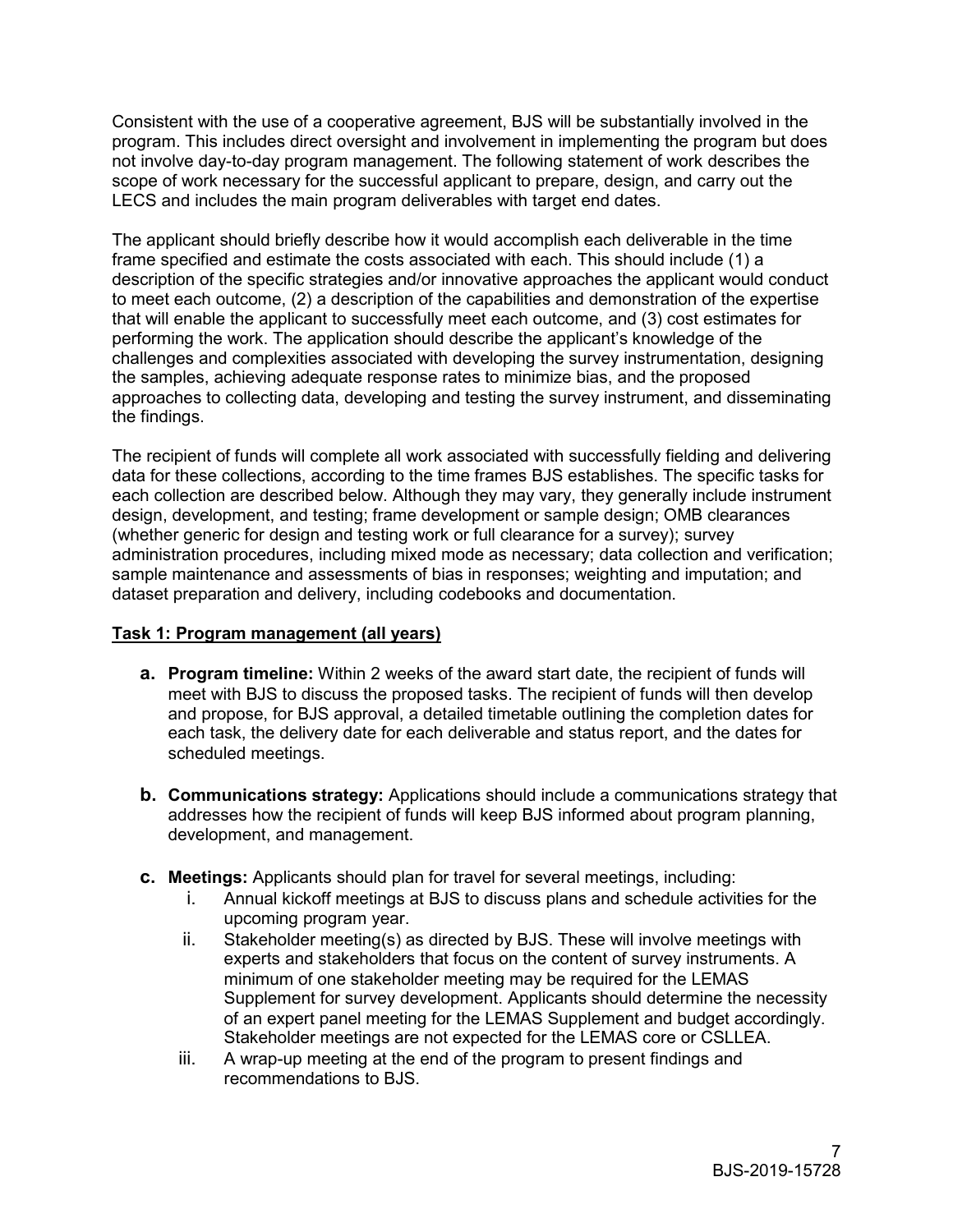#### **d. Progress reports:**

- Provide semi-annual reports on the status of the award, deliverables, and expenditures uploaded into the Office of Justice Programs (OJP) Grant Management System.
- ii. Provide quarterly financial reports uploaded into the OJP Grant Management System.
- iii. Provide monthly, written reports that update the status on areas such as tasks, timeline, and expenditures.
- iv. During data collection, provide reports on the status of sample collection and paradata, such as the number of interviews worked per reporting period, response rates, field costs, etc.
- **e. Data management plan:** The recipient of funds is required to develop and maintain a data management plan (DMP) that describes how the data collected under BJS's authority for the program will be handled, processed, maintained, and disposed. The DMP should provide general program information and describe the specific procedures that will be used to handle and process the data during the award period. For programs including information identifiable to a private person or personally identifiable information (PII), the DMP should complement the information provided in the Privacy Certificate (28 C.F.R. 22.23) to describe controls in place to protect data confidentiality.

The DMP must provide, at a minimum, information about the following categories:

- i. *Program team*: List the program team members (including the individuals tasked with drafting and overseeing the DMP), identify their roles, and provide their contact information.
- ii. *Data elements and characteristics*: Provide a list of the specific data variables that will be collected, data type (e.g., survey or administrative data), and data sources. Identify whether data formats adhere to standard data documentation formats, list associated metadata as applicable, and specify the standards and data naming conventions used.
- iii. *Record lifecycle*: describe the physical and technical pathways and requirements for data that are collected or maintained for the program(s), including the data destination(s), transport method(s) from the data provider and to BJS, storage site(s) and method(s), file format(s), file sizes, file categories (e.g., PII, public data, etc.), sensitivity categorization(s), file path location(s), backup procedures, and data destruction method(s).
- iv. *Incident response plan*: describe the procedures the award recipient will follow in the event of a real or suspected breach of data including PII that are collected or maintained in conjunction with the program.
- v. *Data use agreements*: as applicable, for each data use agreement that is executed with an external data provider for the program, summarize the terms and requirements that the award recipient will be responsible for fulfilling and describe what steps will be completed to ensure all applicable terms and requirements are complied with, e.g., Institutional Review Board (IRB) approval process, encrypting data in transit and at rest, limiting access to PII, and ensuring the technical and physical security of data, including data access protocols. Where applicable, summarize mitigations for data security, ethical, intellectual property and privacy issues.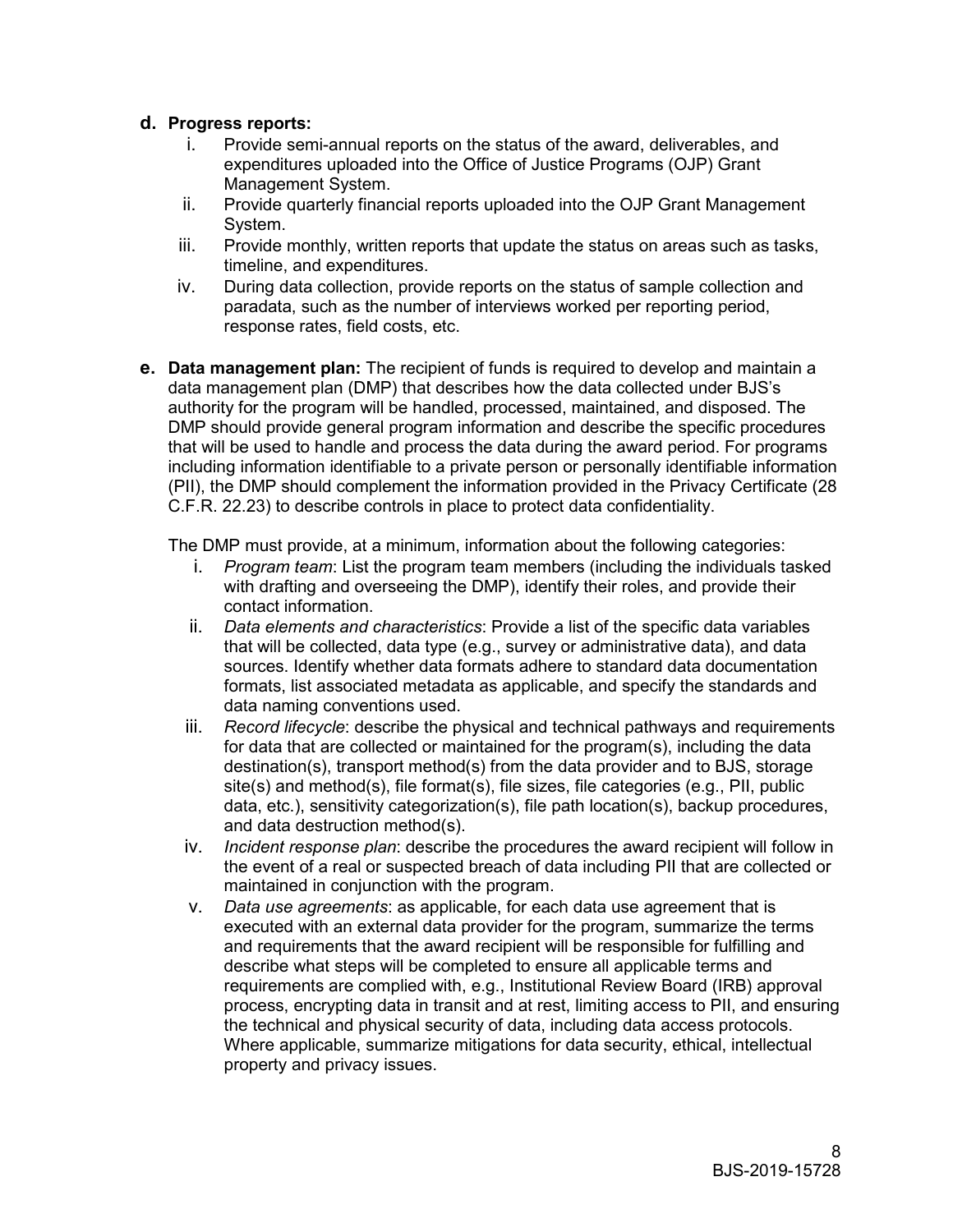- vi. *Data archiving*: describe the data elements, how the data will be prepared for archiving and what level of access will be assigned, e.g., as public use files, restricted access, or other.
- vii. *Staff training*: list the specific training courses program staff are required to complete as a condition of funding and the completion dates.
- viii. *Resources*: identify and describe the equipment, expertise, and software tools used to complete program activities including data curation, data exchange, and access between parties.

The recipient of funds will complete the DMP in collaboration with the BJS Program Manager and submitted to BJS for review and approval no later than 60 days after the award start date. The award recipient will maintain an updated version of its DMP throughout the program period and receive written BJS approval prior to making changes to the approved plan. The award recipient must submit an updated copy of the DMP for review with its semi-annual progress reports and at any time upon the request of BJS.

*Required deliverables:* (1) A written timeline for the entire program (all tasks) with the design and program tasks more fully specified, (2) biweekly program meetings, (3) semiannual reports as required by OJP, (4) quarterly financial reports as required by OJP, (5) progress reports due within 15 business days after the end of each month or at a time determined mutually between BJS and the successful applicant, and (6) a DMP due within 60 days of award start date.

#### **Task 2: 2020 LEMAS core survey**

**Target dates:**

- **Begin data collection in September/October 2020**
- **Conclude data collection by March/April 2021**
- **Final data received by July/August 2021**

Successful implementation of the 2020 LEMAS will require instrumentation, representative sampling, multimodal administration and follow-up, precise data verification techniques, and effective time management to meet a program deadline of summer 2021.

**a. Instrumentation:** BJS has begun developing a revised and shortened 2020 LEMAS core instrument. Pilot testing for the 2020 LEMAS instrument will be conducted in 2019. The recipient of funds will work with BJS to finalize the 2020 LEMAS instrument so that data collection can begin in September 2020. BJS will provide key indicators for the core questionnaire and will work with the recipient of funds to ensure that the final survey items are constructed so that estimates from the 2020 LEMAS can be compared to estimates from past LEMAS surveys. The final questionnaires will be approved by BJS prior to administration. Applicants should recommend the primary mode of administration for the survey.

*BJS provides:* Survey items and key indicators for core questionnaire finalization.

*Required deliverables:* (1) Draft and final survey instruments and (2) program specifications, including data checks, if web survey is proposed.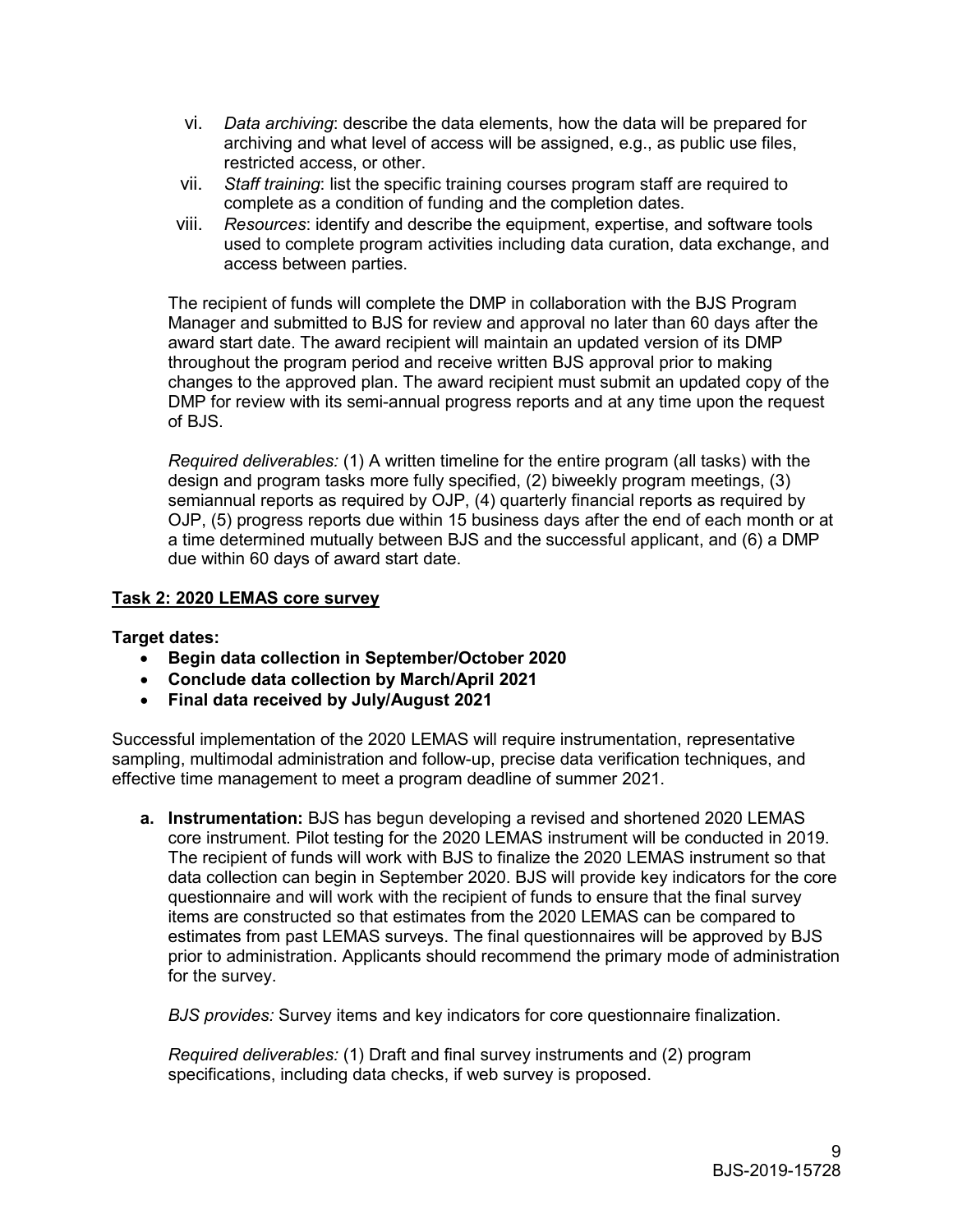**b. Sampling:** BJS is currently fielding the 2018 CSLLEA, an enumeration of approximately 18,000 LEAs. The recipient of funds will draw a nationally representative sample from the 2018 CSLLEA for surveying. The sample is typically composed of approximately 3,500 state, county and local general-purpose LEAs stratified by agency size. The recipient of funds should propose an appropriate sampling strategy building on the methods used in past LEMAS waves.

*BJS provides*: 2018 CSLLEA dataset.

*Required deliverables:* Completed sample file with agency identifiers to allow for records linkage and detailed point of contact (POC) information.

**c. OMB clearance:** The recipient of funds will work with BJS to prepare and provide draft materials for OMB clearance for the program. These materials include the 30- and 60 day notices, form 83i, supporting statement, and copies of all survey documents, including but not limited to questionnaires, all instructions and follow-up documents, and any telephone scripts. BJS will provide sample documents as needed. Applicants should plan on a period of 6 months to obtain clearance, which includes BJS internal review. OMB clearance must be obtained by August 2020.

*Required deliverables:* Draft materials for OMB clearance for the information collection.

**d. Survey administration and data collection procedures:** Applicants should provide a detailed plan on the survey protocols to be implemented, including quality control procedures, administration techniques to ensure data quality and completeness to minimize bias in the estimates, and recommended survey mode(s). The plan should include a data collection period of 7 months (September/October 2020 to March/April 2021). The recipient of funds will develop the proposed data edits, data conversion, nonresponse adjustment procedures, and data documentation for BJS review. Data edits and processing must be documented thoroughly for verification.

The recipient of funds must ensure that POC information is current. Applicants should document how this can be achieved. Applicants should also describe the methods used to ensure high response rates, including nonresponse follow-up procedures and marketing plans.

The recipient of funds must have a system in place to verify the consistency, accuracy, and nonresponse of completed surveys and should conduct verification throughout the process to minimize nonresponse bias. The recipient of funds should present a plan to describe nonresponse bias and data quality procedures. The recipient of funds must provide summary reports about the status of the collection, including the overall response rate, response rate for selected subsets (such as all strata in the sample design), assessment of nonresponse bias, and other information to be determined in conjunction with the BJS program manager. Past LEMAS surveys have achieved at least an 80% response rate. BJS's primary goals for the survey are to achieve a high response rate and to minimize bias in attaining national representation. The recipient of funds must minimize bias in unit and item response rates, subject to cost and timeliness constraints. Applicants should provide a statement of the approach(es) they will take to identify and minimize bias, including a discussion of nonresponse bias analysis plans if unit nonresponse rates fall below 80% and imputation procedures for items that are missing.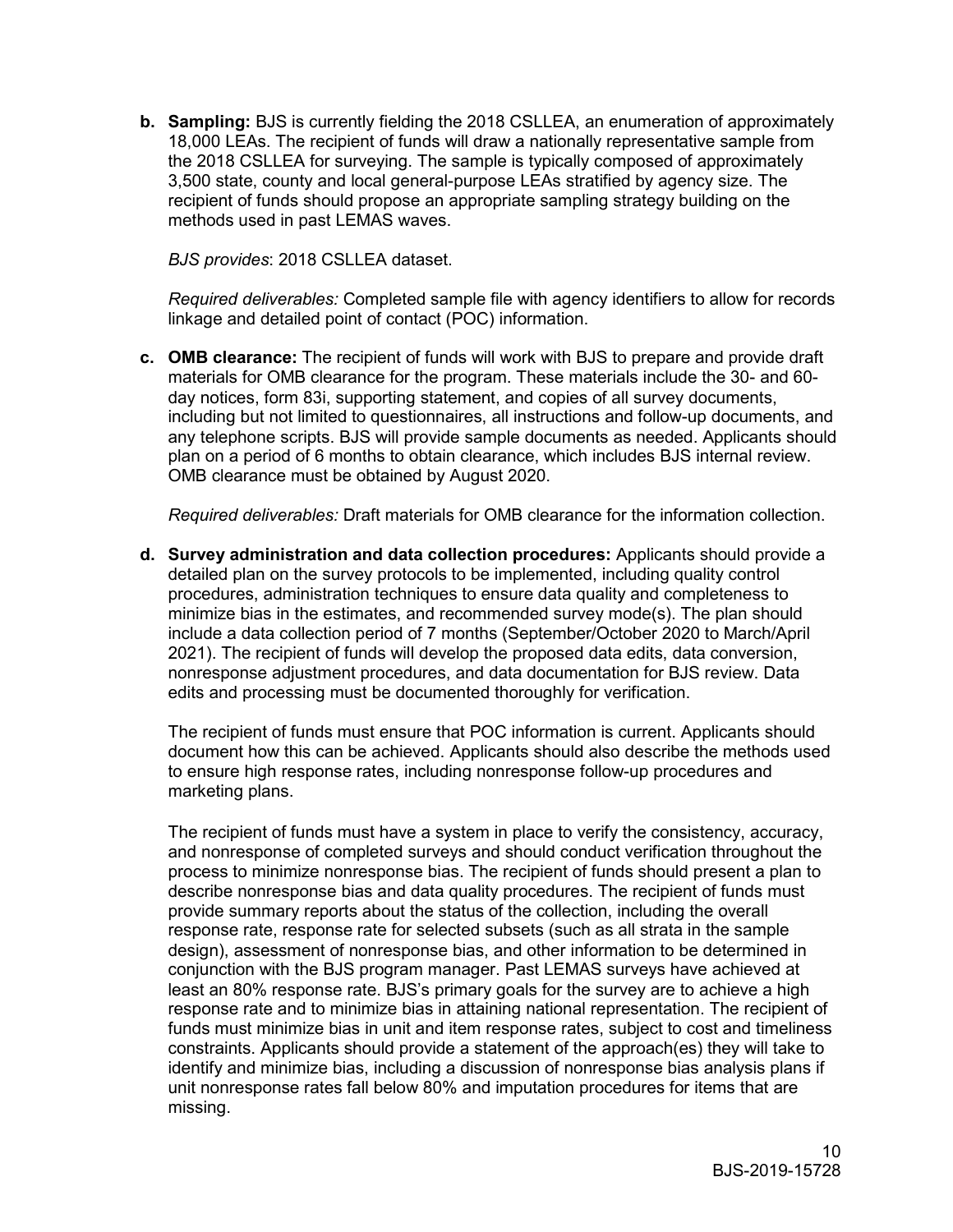*Required deliverables:* (1) Operational electronic data collection method; (2) written documentation of data processing procedures and data cleaning; (3) field progress reports of any problems with data collection activities and corresponding remedial action, along with a written report of findings from the survey administration including unweighted counts, based on the data; (4) weekly reports to assess response rates, data quality, and nonresponse bias; (5) marketing plan and materials, (6) preliminary raw data at 50% and 75% response rate in SPSS; and (7) detailed documentation of all modifications to the raw data file.

**e. Final verification and dataset:** The recipient of funds must conduct final verification procedures before delivering a final dataset to BJS. Data issues must be reported to BJS for resolution. The recipient of funds must provide a well-developed and justified approach to addressing item-specific missing or incomplete data, including any proposed data allocation, imputations, or nonresponse adjustments.

The recipient of funds will produce a final data file following BJS specifications. In addition to respondent data, the recipient of funds will collect and merge into the final data file U.S. Census Bureau population data. The recipient of funds will also provide supporting documentation, including a final report and codebook documentation. Documentation should also describe the sampling plan, performance of the sample, description of weighting procedures, and codes that identify aspects of data quality from the collection (such as missing data and imputed values) that allow users to appropriately analyze the data.

*Required deliverables:* (1) Documentation of any data challenges, (2) raw status file and final cleaned dataset, and (3) final study report and codebook documentation.

#### **Task 3: 2022 CSLLEA**

#### **Target dates:**

- **Begin data collection by September/October 2022**
- **Conclude data collection by May/June 2023**
- **Final data received September 2023**

Successful implementation of the 2022 CSLLEA will mirror the implementation requirements of the 2020 LEMAS survey to meet a program deadline of fall 2023.

**a. Instrumentation:** BJS will take the lead in developing the core measurement items to allow for comparisons to past CSLLEA. The recipient of funds will assist in item development as needed in addition to item comparisons over time. BJS will approve the final questionnaires before administration. Applicants should recommend the survey's primary mode of administration.

*BJS provides*: Previous CSLLEA instruments.

*Required deliverables*: (1) Draft and final survey instruments and (2) program specifications, including data checks, if a web survey is proposed.

**b. Universe/frame development:** BJS is currently fielding the 2018 CSLLEA and is obtaining current POC and address information for in-scope agencies. The 2018 CSLLEA will serve as the base universe list for the 2022 CSLLEA. Applicants should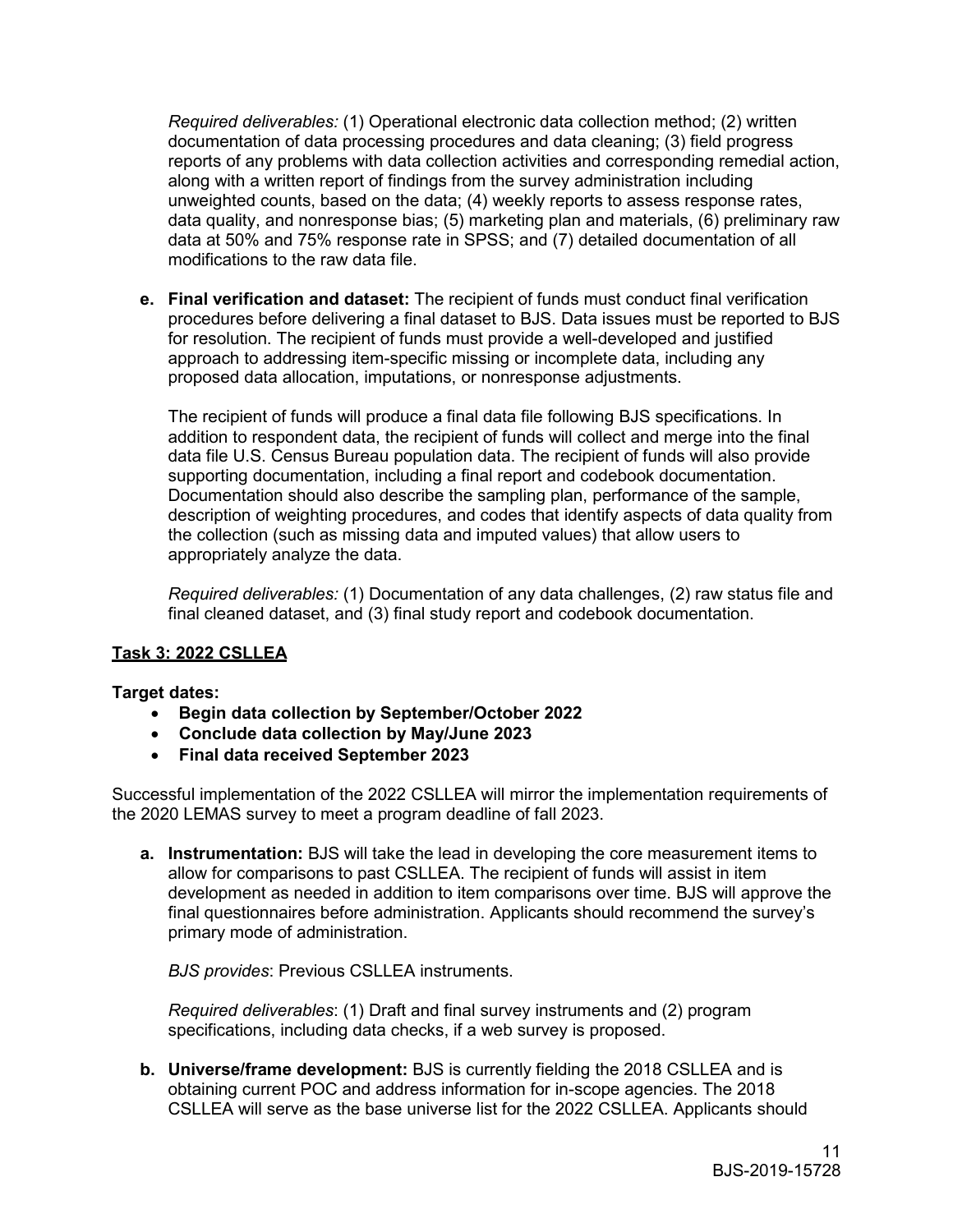outline alternative sources and methods to update the 2018 CSLLEA agency list for the 2022 collection. The recipient of funds must use other methods to determine whether all eligible agencies are accounted for and whether agencies included in the 2018 CSLLEA are still eligible. Applicants should propose methods for identifying the appropriate LEA staff to serve as respondents.

*BJS provides:* 2018 CSLLEA frame.

*Required deliverables:* Completed frame file with agency identifiers and detailed current POC information.

**c. OMB clearance:** The recipient of funds will work with BJS to prepare and provide draft materials for OMB clearance for the program. These materials include a generic clearance for cognitive testing and frame development. Materials for the full data collection include the 30- and 60-day notices, form 83i, the supporting statement, the justification memorandum, and copies of all survey documents, including but not limited to questionnaires, all instructions and follow-up documents, and any telephone scripts. BJS will provide sample documents as needed. Applicants should plan on a period of 6 months to obtain clearance, which includes BJS internal review. OMB clearance must be obtained by August 2022.

*Required deliverables:* Draft materials for OMB clearance for the information collection.

**d. Survey administration and data collection procedures:** The recipient of funds should provide a detailed plan on the survey protocols to be implemented, including quality control procedures, administration techniques to ensure at least a 98% response rate within a 9-month data collection period (September/October 2022 to May/June 2023), and multiple survey administration modes. The recipient of funds will develop the proposed data edits, data conversion, nonresponse adjustment procedures, and data documentation for BJS review. The recipient of funds will document all data edits and processing thoroughly for verification and implement the same methods and tracking used for the 2020 LEMAS

Past CSLLEA waves have achieved at least a 98% response rate and BJS expects that the recipient of funds to obtain the same. Applicants should provide a statement of the approach(es) they will take to ensure a 98% response rate and methods that may be employed if the response rate is less than 98% to have an accurate census of LEAs in the United States.

*Required deliverables:* (1) Operational electronic data collection method; (2) written documentation of data processing procedures and data cleaning; (3) field progress reports of any problems with data collection activities and corresponding remedial action along with a written report of findings from the survey administration including unweighted counts, based on the data; (4) weekly reports to assess response rates, data quality, and nonresponse bias; (5) marketing plan and materials, (6) preliminary raw data at 50%, 75%, and 90% response rate in SPSS; and (7) detailed documentation of all modifications to the raw data file.

**e. Final verification and dataset:** The recipient of funds should employ the same methods detailed in *Task 2: 2020 LEMAS core survey, subtask e. Final verification and dataset*. Final dataset delivery should be done by September 2023.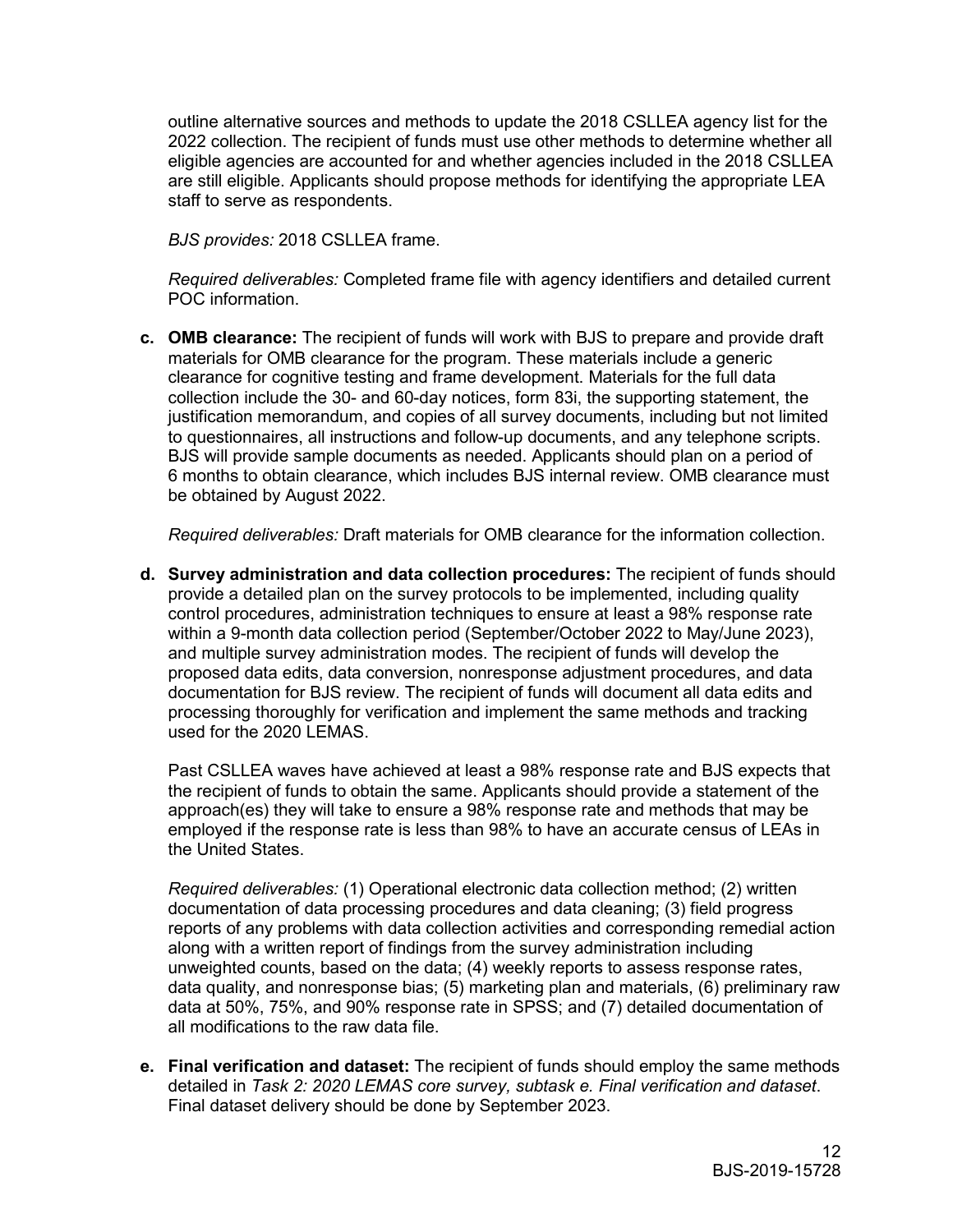*Required deliverables:* (1) Documentation of any data challenges, (2) raw status file and final cleaned dataset, and (3) final study report and codebook documentation.

#### **Task 4: Research and development**

The research and development work will focus on two tasks: (1) developing and testing a LEMAS supplemental survey instrument and (2) development and maintenance of an active roster of in-service LEAs. The goal of the first activity is to examine an area of importance to law enforcement not previously measured by a LEMAS survey. The first LEMAS supplement was on body-worn cameras. The goal of the second activity is to reduce the need to redevelop a frame for the core law enforcement collections before each collection.

**a. LEMAS supplement:** The recipient of funds will develop and cognitively test one instrument to serve as a future LEMAS supplement. Topics for the supplemental surveys will be determined by BJS. Applicants should outline the process they would use to develop recommendations for the supplemental survey, the process they would use to draft the instrumentation, and how the instrument would be tested. Applicants are encouraged to generate survey ideas based on salient topics or gaps in the current statistical information pertaining to LEAs. The LEMAS supplemental instrument should be short, limited to approximately 30 minutes burden per survey. Applicants should describe how they would develop the instrumentation and the process they would use to obtain a final set of instruments, including any engagement with stakeholders.

*Required deliverables:* (1) Interim report providing a detailed discussion of data collection modes, expected outcomes, and cost estimates for the questionnaire, (2) survey development on supplementary topic, and (3) cognitively tested and finalized survey instrument by December 2023.

**b. Mechanism for ongoing frame maintenance:** One of the key components underlying BJS's ongoing surveys of LEAs is a current list of in-service agencies, managed in a way that avoids duplication but tracks the history of an agency's status over time. Due to the length of time between data collections, there has been little continuous frame maintenance between collections. For example, BJS developed the 2016 Law [Enforcement Agency Roster](https://doi.org/10.3886/ICPSR36697.v1) (LEAR) to have a frame for the 2016 LEMAS core sampling. The LEAR was also used for the 2018 CSLLEA frame but originally included only general-purpose LEAs, and extensive work was done to incorporate specialjurisdiction agencies. By the time this award starts, BJS will have a roster of agencies that were evaluated for the 2018 CSLLEA, including those that were not in-scope and those that responded with an indication of their in-service status.

Because maintenance of the universe of LEAs and associated jurisdiction and contact information are essential to BJS's work, applicants should describe how they would build and maintain a database and web portal that—

• has a public-facing side that allows agencies to update their contact information between surveys (subject to review and verification)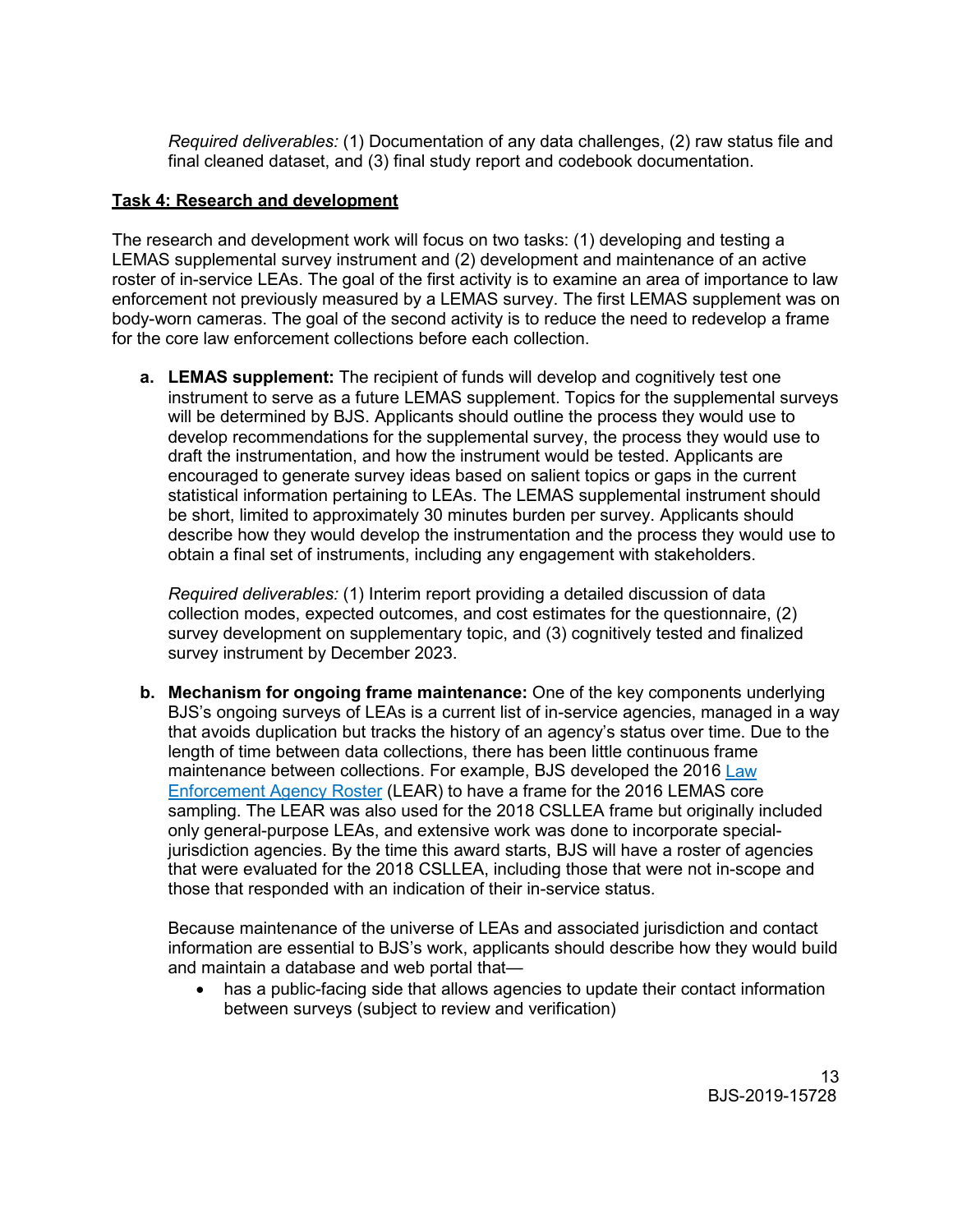- includes versions, rather than overwrites records, with a mechanism to allow BJS and the recipient of funds to re-create the status of the database as of a given date
- includes rules for which types of users can authorize updates to records
- has a user-friendly interface that allows program staff, including BJS statisticians, to easily extract and edit records
- provides the ability to select cases for a frame and to pull a sample for a data collection, including the ability to
	- o readily identify agencies that are eligible for certain data collections (and easily identify ineligible agencies for exclusion)
	- o select agencies based on the latest full-time equivalent sworn size and know where that count came from and when it was last updated
- easily merges to other data sources, like U.S. Census Bureau population data, using crosswalk files, some of which may be developed by the recipient of funds
- has consistent rules for each data field, including agency names and other required fields for each record (e.g., address, county)
- includes a way to track reasons for updates (e.g., "data provided by respondent agency in 2018 CSLLEA").

*BJS provides:* (1) Architecture and data from frame development work for 2018 CSLLEA and (2) bjslecs.org.

*Required deliverables*: (1) Enhanced web portal to allow LEAs to update their contact information, (2) database model and documentation, and (3) data contained in database.

BJS award recipients that serve as data collection agents may need to pass an OJP background check. They may also be required to complete some of their work on the OJP network using OJP-hosted applications. OJP may request copies of the codebase, database, and related documentation for any applications developed using BJS funds. Required documentation includes functional specifications and installation instructions.

The Goals, Objectives and Deliverables are directly related to the performance measures that demonstrate the results of the work completed, as discussed under [What an Application Should](#page-17-1)  [Include.](#page-17-1)

#### <span id="page-13-0"></span>**Information Regarding Potential Evaluation of Programs and Activities**

Applicants should note OJP may conduct or support an evaluation of the programs and activities funded under this solicitation. For additional information, see the [OJP Grant](https://www.ojp.gov/funding/Apply/Resources/Grant-App-Resource-Guide.htm)  [Application Resource Guide](https://www.ojp.gov/funding/Apply/Resources/Grant-App-Resource-Guide.htm) section, entitled, "Information Regarding Potential Evaluation of Programs and Activities.*"*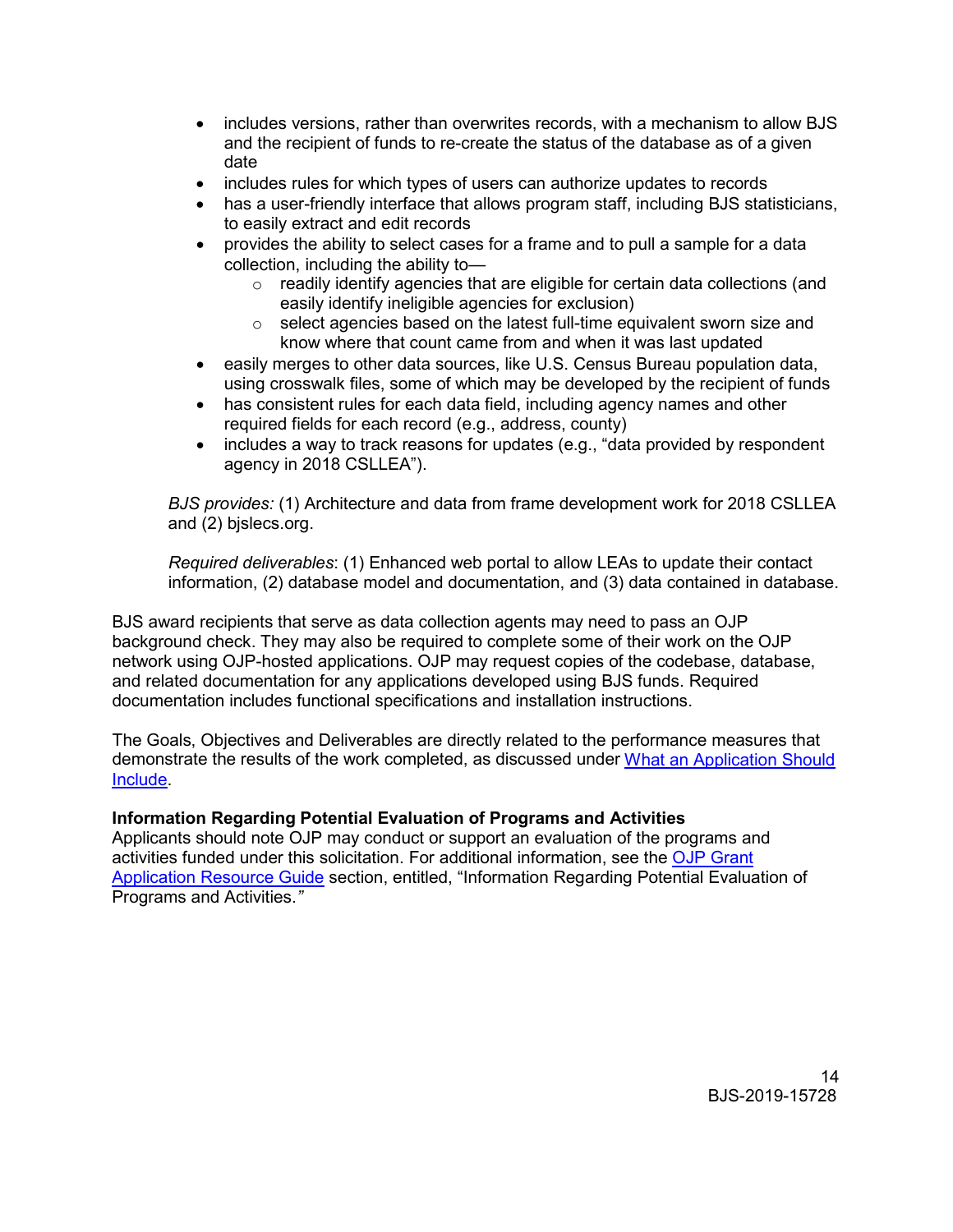## <span id="page-14-0"></span>**B. Federal Award Information**

Maximum number of awards BJS expects to make 1 Estimated maximum dollar amount for each award up to \$3 million Total amount anticipated to be awarded under solicitation up to \$3 million<br>Period of Performance start date discussed by all the standard 1, 2020 Period of Performance start date Period of Performance duration 48-months

BJS may, in certain cases, provide additional funding in future years to awards made under this solicitation, through continuation awards. In making decisions regarding continuation awards, OJP will consider, among other factors, the availability of appropriations, when the program or program was last competed, OJP's strategic priorities, and OJP's assessment of both the management of the award (for example, timeliness and quality of progress reports), and the progress of the work funded under the award.

All awards are subject to the availability of appropriated funds and to any modifications or additional requirements that may be imposed by law.

#### <span id="page-14-1"></span>**Type of Award**

BJS expects to make any award under this solicitation in the form of a cooperative agreement, which is a type of award that provides for OJP to have substantial involvement in carrying out award activities. See the "Administrative, National Policy, and Other Legal Requirements" section of the [OJP Grant Application Resource Guide](https://ojp.gov/funding/Apply/Resources/Grant-App-Resource-Guide.htm) for a brief discussion of important statutes, regulations, and award conditions that apply to many (or in some cases, all) OJP grants (and cooperative agreements).

Cooperative agreements include a condition in the award document that sets out the nature of the "substantial federal involvement" in carrying out the award and program. Generally stated, under OJP cooperative agreement awards, responsibility for the day-to-day conduct of the funded program rests with the recipient. OJP, however, may have substantial involvement in matters such as substantive coordination of technical efforts and site selection, as well as review and approval of program work plans, research designs, data collection instruments, and major program-generated materials. In addition, OJP often indicates in the award terms and conditions that it may redirect the program if necessary.

In addition to an award condition that sets out the nature of the anticipated "substantial federal involvement" in the award, cooperative agreements awarded by OJP include an award condition that requires specific reporting in connection with conferences, meetings, retreats, seminars, symposia, training activities, or similar events funded under the award.

#### <span id="page-14-2"></span>**Financial Management and System of Internal Controls**

Award recipients and subrecipients (including recipients or subrecipients that are pass-through entities) must, as described in the Part 200 Uniform Requirements<sup>[1](#page-14-3)</sup> as set out at 2 C.F.R. 200.303, comply with standards for financial and program management. See [OJP Grant](https://www.ojp.gov/funding/Apply/Resources/Grant-App-Resource-Guide.htm)  [Application Resource Guide](https://www.ojp.gov/funding/Apply/Resources/Grant-App-Resource-Guide.htm) for additional information.

<span id="page-14-3"></span> $\overline{a}$ <sup>1</sup> The "Part 200 Uniform Requirements" means the DOJ regulation at 2 C.F.R Part 2800, which adopts (with certain modifications) the provisions of 2 C.F.R. Part 200.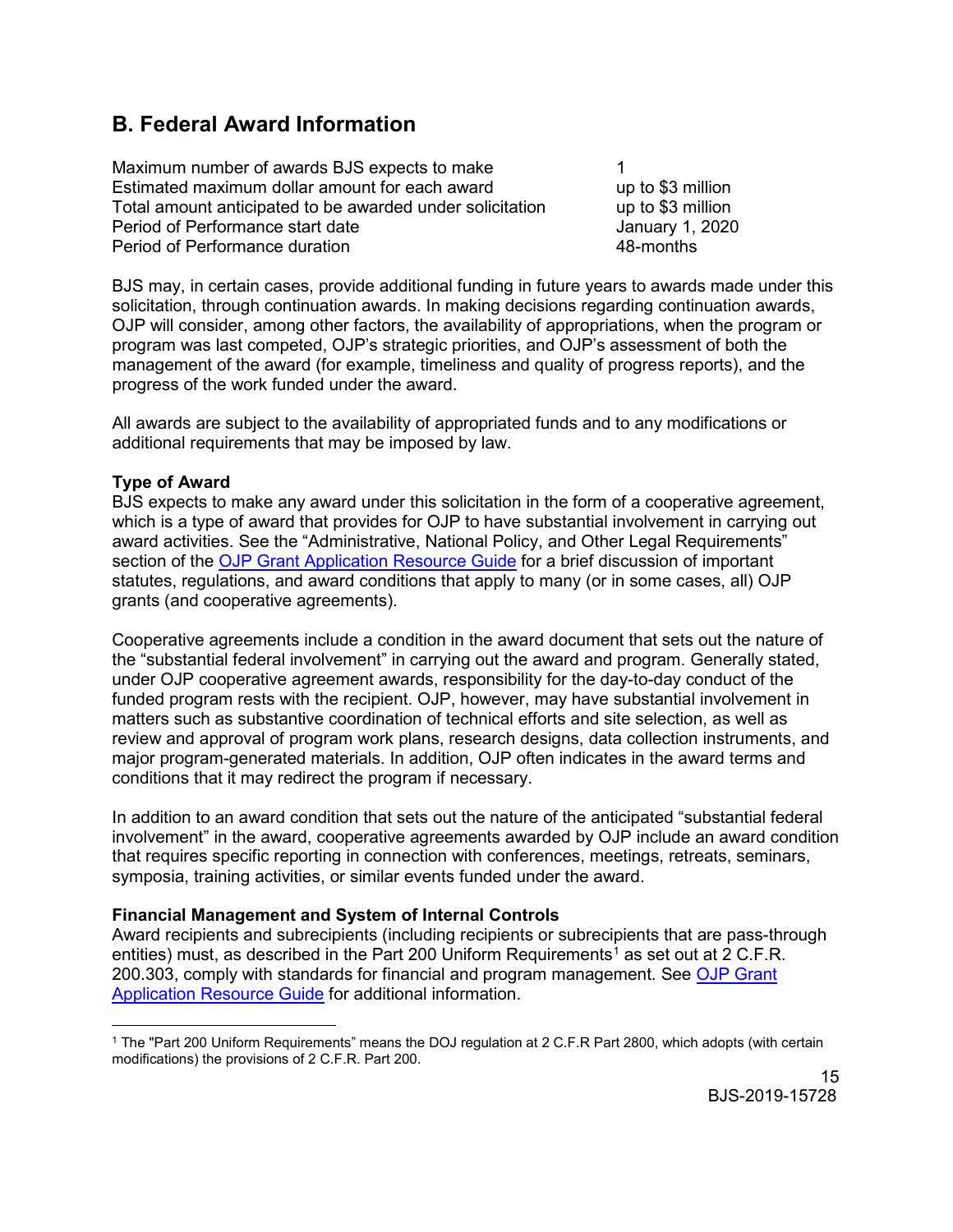#### **Information System Security and Privacy Requirements**

Award recipients and subrecipients that serve as BJS data collection agents to collect, receive, handle, maintain, transfer, process, store, or disseminate personally identifiable information (PII) (e.g., names, Social Security numbers, last-known addresses, or FBI, state, or Department of Correction (DOC) ID numbers) under BJS's authority in conjunction with the funded activities must maintain the appropriate administrative, physical, and technical safeguards to ensure that information systems are adequately secured and protected against unauthorized disclosure, in accordance with applicable federal laws, regulations, and other authorities.

Specifically, BJS award recipients and subrecipients are required to, as applicable—

- Follow the [DOJ Cybersecurity and Privacy Rules of Behavior for General Users,](https://dojnet.doj.gov/jmd/ocio/ocio-document_library/cs/7-DOJ_Rules_of_Behavior/rob-general-users.pdf) which pertain to the use, security, and acceptable level of risk for DOJ systems and applications.
- Assess and secure information systems in accordance with the [Federal Information](https://www.dhs.gov/fisma)  [System Modernization Act](https://www.dhs.gov/fisma) (FISMA) (P.L. No. 107-347), which appears as Title III of the [E-Government Act of 2002](https://www.govinfo.gov/app/details/PLAW-107publ347) (P.L. No. 107-347).
- Adhere to National Institute of Standards and Technology [\(NIST\)](https://nvlpubs.nist.gov/nistpubs/FIPS/NIST.FIPS.199.pdf) quidelines to categorize the sensitivity of all data collected or maintained on behalf of BJS.
- Once the system has been categorized, secure data in accordance with the Risk Management Framework specified in [NIST SP 800-37 rev. 1.](https://nvlpubs.nist.gov/nistpubs/SpecialPublications/NIST.SP.800-37r1.pdf)
- Employ adequate controls to ensure data are not comingled with any other data set or product without the express written consent of BJS.
- Reduce the volume of PII collected, used, or retained to the minimum necessary.
- Limit access to identifiable data to only those individuals who must have such access.
- Limit use of identifiable data to only the purposes for which it was approved.
- Notify BJS, within one hour of discovery, of all security incidents that impact a FISMA-defined information system used to support award activities.
- Log all computer-readable data extracts from databases holding sensitive information and ensure that each extract including sensitive data has been erased within 90 days or that its use is still required.
- Ensure all contracts involving the processing and storage of PII comply with DOJ policies on remote access and security incident reporting.
- Complete data security and confidentiality trainings.
- Employ formal sanctions for anyone failing to comply with DOJ policy and procedures, in accordance with applicable laws and regulations.

Applicants are advised that OJP may audit the FISMA-defined information systems that are used by award recipients during the performance period, to assess compliance with federal laws and regulations related to data management and security.

To ensure that applicants understand the applicable information system security and privacy requirements, BJS encourages prospective applicants to review the relevant provisions of the BJS Data Protection Guidelines, which summarize the federal statutes, regulations, and other authorities that govern data collected and maintained under BJS's authority. The guidelines are available at [https://www.bjs.gov/content/pub/pdf/BJS\\_Data\\_Protection\\_Guidelines.pdf.](https://www.bjs.gov/content/pub/pdf/BJS_Data_Protection_Guidelines.pdf)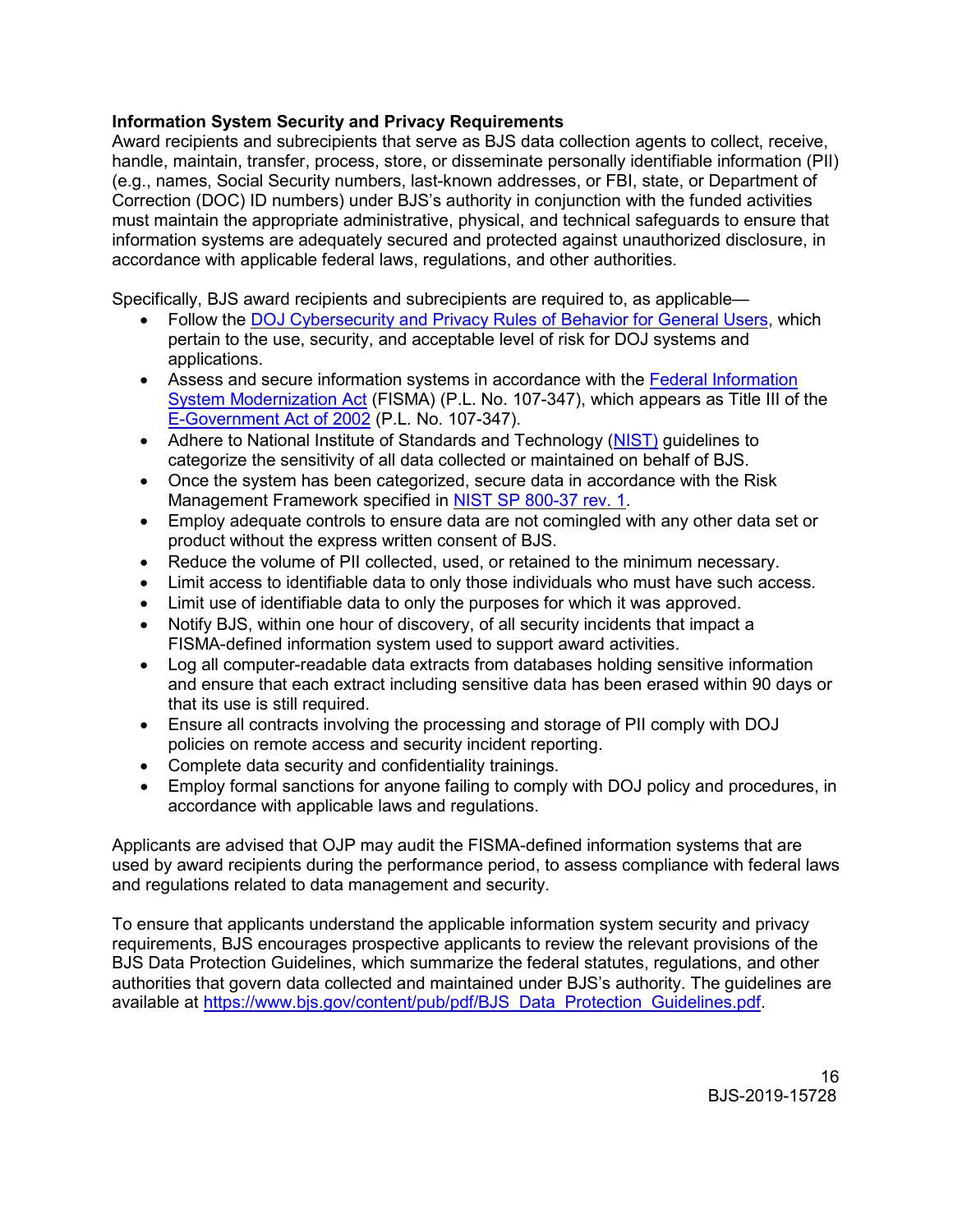#### <span id="page-16-0"></span>**Budget Information**

What will not be funded:

- proposals primarily to purchase equipment, materials, or supplies. (A budget may include these items if they are necessary to conduct data collection, research, development, demonstration, evaluation, or analysis.)
- proposals that are not responsive to this specific solicitation.

#### <span id="page-16-1"></span>**Cost Sharing or Matching Requirement**

This solicitation does not require a match. However, if a successful application proposes a voluntary match amount and OJP approves the budget, the total match amount incorporated into the approved budget becomes mandatory and subject to audit.

#### <span id="page-16-2"></span>**Pre-agreement Costs (also known as Pre-award Costs)**

Pre-agreement costs are costs incurred by the applicant prior to the start date of the period of performance of the federal award.

OJP does **not** typically approve pre-agreement costs; an applicant must request and obtain the prior written approval of OJP for all such costs. All such costs incurred prior to award and prior to approval of the costs are incurred at the sole risk of the applicant. (Generally, no applicant should incur program costs **before** submitting an application requesting federal funding for those costs.) Should there be extenuating circumstances that make it appropriate for OJP to consider approving pre-agreement costs, the applicant may contact the point of contact listed on the title page of the solicitation for the requirements concerning written requests for approval. If approved in advance by OJP, award funds may be used for pre-agreement costs, consistent with the recipient's approved budget and applicable cost principles. See the section on Costs Requiring Prior Approval in the DOJ Grants Financial Guide Post award Requirements at <https://ojp.gov/financialguide/DOJ/index.htm> for more information.

#### <span id="page-16-3"></span>**Limitation on Use of Award Funds for Employee Compensation; Waiver**

For applicants seeking the waiver, see [OJP Grant Application Resource Guide](https://www.ojp.gov/funding/Apply/Resources/Grant-App-Resource-Guide.htm) for information.

#### <span id="page-16-4"></span>**Prior Approval, Planning, and Reporting of Conference/Meeting/Training Costs**

OJP strongly encourages every applicant that proposes to use award funds for any conference-, meeting-, or training-related activity (or similar event) to review carefully—before submitting an application—the OJP and DOJ policy and guidance on approval, planning, and reporting of such events. See [OJP Grant Application Resource Guide](https://www.ojp.gov/funding/Apply/Resources/Grant-App-Resource-Guide.htm) for information.

#### <span id="page-16-5"></span>**Costs Associated with Language Assistance (if applicable)**

See the [OJP Grant Application Resource Guide](https://www.ojp.gov/funding/Apply/Resources/Grant-App-Resource-Guide.htm) for information on costs associated with language assistance that may be allowable.

## <span id="page-16-6"></span>**C. Eligibility Information**

For eligibility information, see title page.

For information on cost sharing or match requirements, see Section [B. Federal Award](#page-14-0)  [Information](#page-14-0)*.*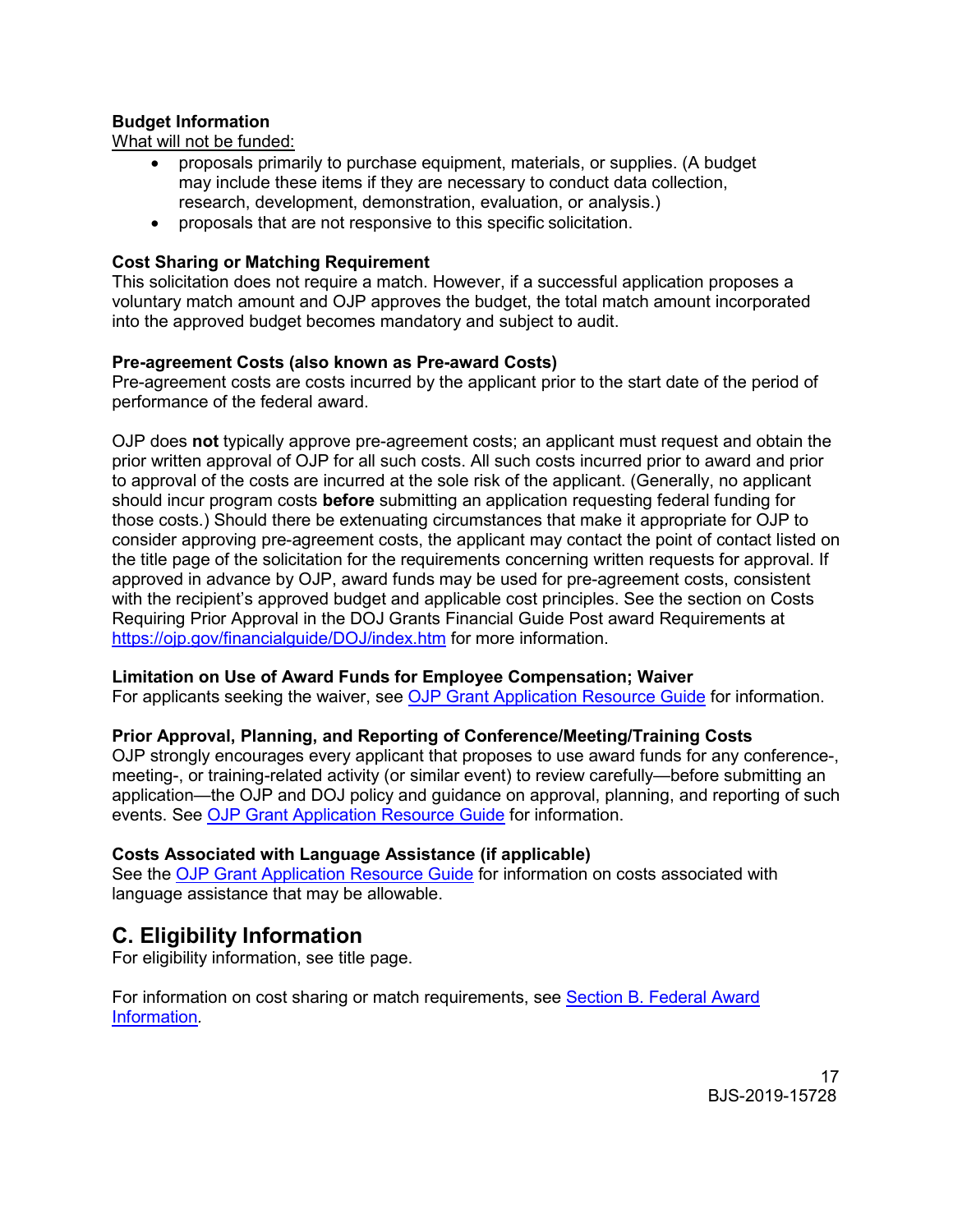# <span id="page-17-0"></span>**D. Application and Submission Information**

#### <span id="page-17-1"></span>**What an Application Should Include**

For this solicitation, BJS has designated the following application elements as critical: Program Narrative, Budget Detail Worksheet and Budget Narrative, and résumés/curriculum vitae of key personnel. For purposes of this solicitation, "key personnel" means the principal investigator and any and all co-principal investigators.

See the "Application Elements and Formatting Instructions" section of the [OJP Grant Application](https://ojp.gov/funding/Apply/Resources/Grant-App-Resource-Guide.htm)  [Resource Guide](https://ojp.gov/funding/Apply/Resources/Grant-App-Resource-Guide.htm) for information on, among other things, what happens to an application that does not contain all the specified elements, or that is nonresponsive to the scope of the solicitation*.*

#### **1. Complete the Application for Federal Assistance (Standard Form (SF)-424)**

The SF-424 is a required standard form used as a cover sheet for submission of preapplications, applications, and related information. See the [OJP Grant Application Resource](https://www.ojp.gov/funding/Apply/Resources/Grant-App-Resource-Guide.htm)  [Guide](https://www.ojp.gov/funding/Apply/Resources/Grant-App-Resource-Guide.htm) for additional information on completing the SF-424.

**Intergovernmental Review:** This solicitation ("funding opportunity") **is not** subject to [Executive Order 12372.](https://www.archives.gov/federal-register/codification/executive-order/12372.html) (In completing the SF-424, an applicant is to answer question 19 by selecting the response that the "Program is not covered by E.O. 12372.")

#### **2. Project Abstract**

The project abstract is a very important part of the application and serves as an introduction to the proposed project. BJS uses the project abstract for a number of purposes, including assignment of the application to an appropriate review panel. If the application is funded, the project abstract typically will become public information and be used to describe the project.

Applications should include a high-quality project abstract that summarizes the proposed project in 400 or fewer words. Project abstracts should be—

- written for a general public audience
- submitted as a separate attachment with "Project Abstract" as part of its file name
- single-spaced, using a standard 12-point font (such as Times New Roman) with 1-inch margins.

As a separate attachment, the project abstract will **not** count against the page limit for the program narrative.

#### **3. Program Narrative**

The program narrative section of the application should not exceed 40 double-spaced pages in 12-point font with 1-inch margins. If included in the main body of the program narrative, tables, charts, figures, and other illustrations count toward the 40-page limit for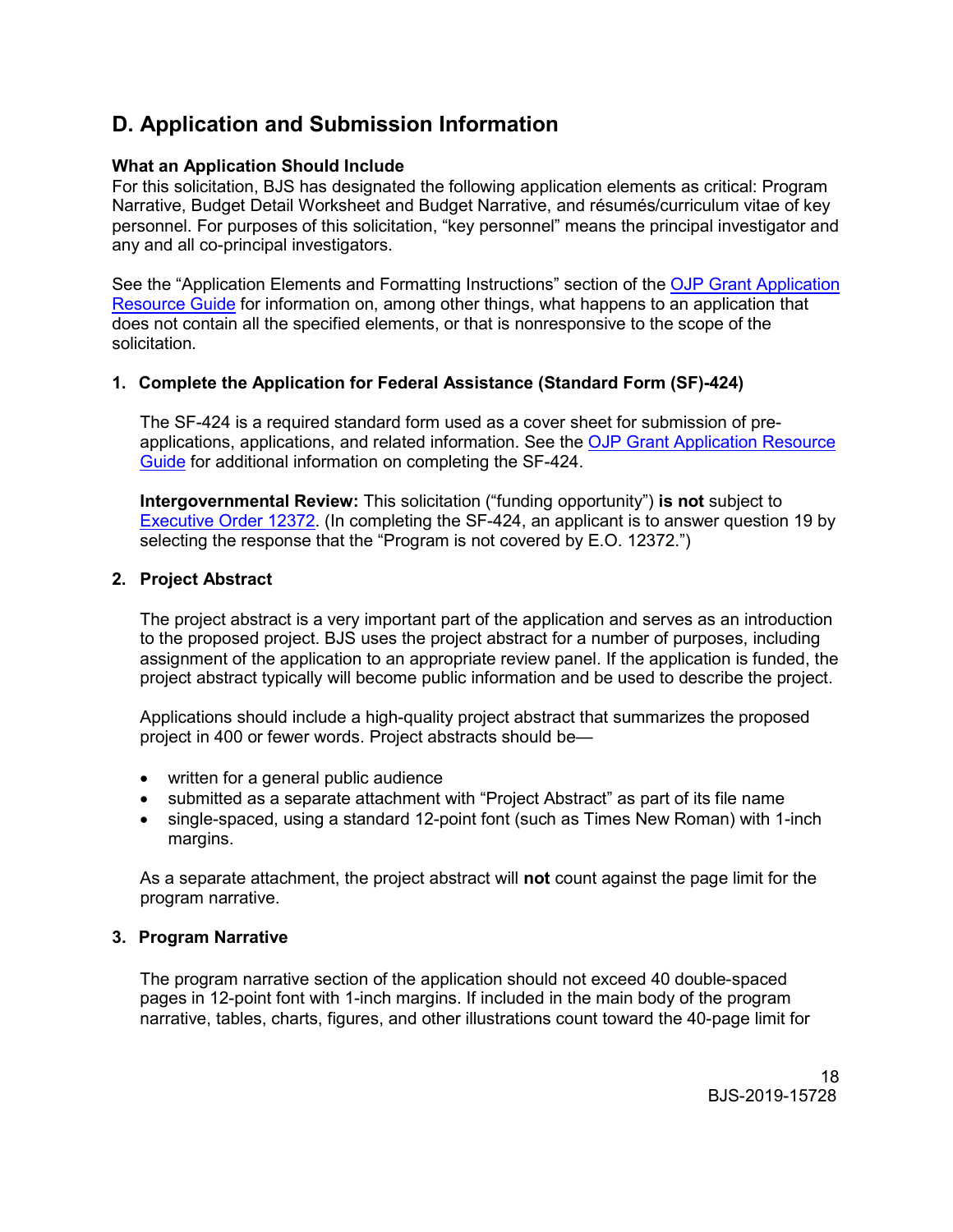the narrative section. The project abstract, table of contents, appendices, and government forms do not count toward the 40-page limit.

If the program narrative fails to comply with these length-related restrictions, BJS may consider such noncompliance in peer review and in final award decisions.

The following sections should be included as part of the program narrative:

**a. Title Page** (not counted against the 40-page program narrative limit).

The title page should include the title of the project, submission date, funding opportunity number, and the name and complete contact information (that is, address, telephone number, and email address) for both the applicant organization and the principal investigator.

**b. Table of Contents and Figures** (not counted against the 40-page program narrative limit).

#### **c. Main Body**

The main body of the program narrative should describe the proposed project in depth. The following sections should be included as part of the main body of the program narrative: [2](#page-18-0)

• Statement of the Problem, including—

purpose, goals, and objectives

review of relevant literature. This section does not need to include a history of the LEMAS or CSLLEA data collections, unless relevant to the overall literature review.

• Project Design and Implementation, including—

detailed description of research design and methods, including innovative approaches to address all deliverables outlined in the statement of work. This should include a discussion of the differences in size and scope between LEMAS and CSLLEA and any impact those differences may have on (1) the design of each data collection, (2) the survey administration protocols developed to implement the collections, (3) the types of paradata needed to track the implementation of the collection and provide meaningful information to BJS about the fielding of the survey, and (4) the administrative costs associated with each collection.

<span id="page-18-0"></span> $\overline{a}$  $2$  For information on subawards (including the details on proposed subawards that should be included in the application), see "Budget and Associated Documentation" under [Section D. Application and Submission Information.](#page-17-0)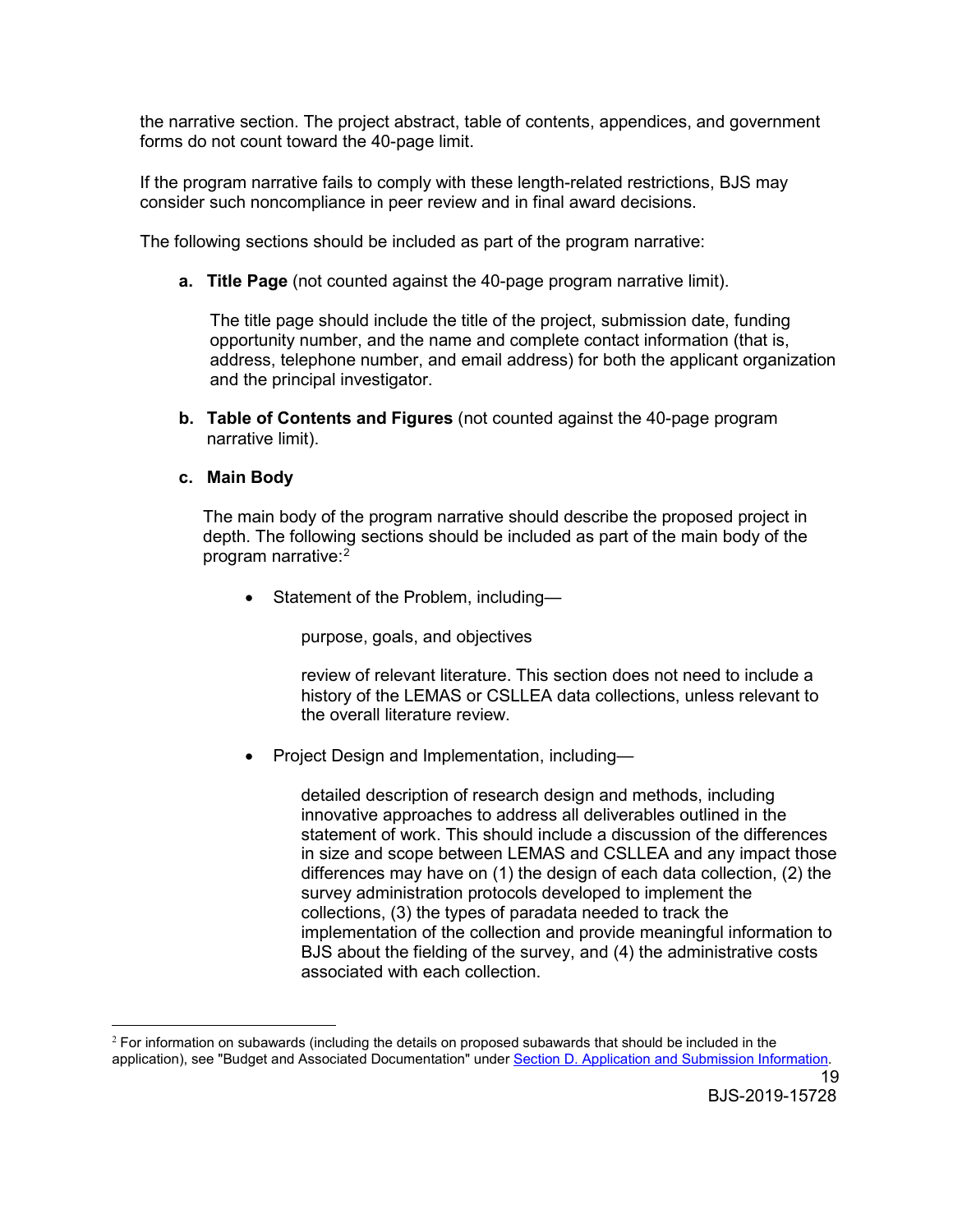• Capabilities and Competencies, including—

management plan and organization

• Plan for Collecting the Data Required for this Solicitation's Performance Measures.

OJP will require each successful applicant to submit regular performance data that demonstrate the results of the work carried out under the award. The performance data directly relate to the goals, objectives, and deliverables identified under "Goals, Objectives, and Deliverables" in [Section A. Program Description.](#page-4-0)

Applicants should visit OJP's performance measurement page at [www.ojp.gov/performance](https://www.ojp.gov/performance) for an overview of performance measurement activities at OJP.

Performance measures for this solicitation are listed in [Appendix A:](#page-27-0)  [Performance Measures Table.](#page-27-0)

The application should demonstrate the applicant's understanding of the performance data reporting requirements for this grant program and detail how the applicant will gather the required data should it receive funding.

Please note that applicants are **not** required to submit performance data with the application. Performance measures information is included as an alert that successful applicants will be required to submit performance data as part of the reporting requirements under an award.

#### **Note on Project Evaluations**

An applicant that proposes to use award funds through this solicitation to conduct project evaluations should follow the guidance under Note on Project Evaluations in the [OJP Grant](https://www.ojp.gov/funding/Apply/Resources/Grant-App-Resource-Guide.htm)  [Application Resource Guide.](https://www.ojp.gov/funding/Apply/Resources/Grant-App-Resource-Guide.htm)

#### **4. Budget and Associated Documentation**

See the Budget Preparation and Submission Information section of the [OJP Grant](https://www.ojp.gov/funding/Apply/Resources/Grant-App-Resource-Guide.htm)  [Application Resource Guide](https://www.ojp.gov/funding/Apply/Resources/Grant-App-Resource-Guide.htm) for details on the Budget Detail Worksheet, and on budget information and associated documentation, such as information on proposed subawards, proposed procurement contracts under awards, and pre-agreement costs.

**5. Indirect Cost Rate Agreement (if applicable)** See the Budget Preparation and Submission Information section of the [OJP Grant](https://www.ojp.gov/funding/Apply/Resources/Grant-App-Resource-Guide.htm)  [Application Resource Guide](https://www.ojp.gov/funding/Apply/Resources/Grant-App-Resource-Guide.htm) for information.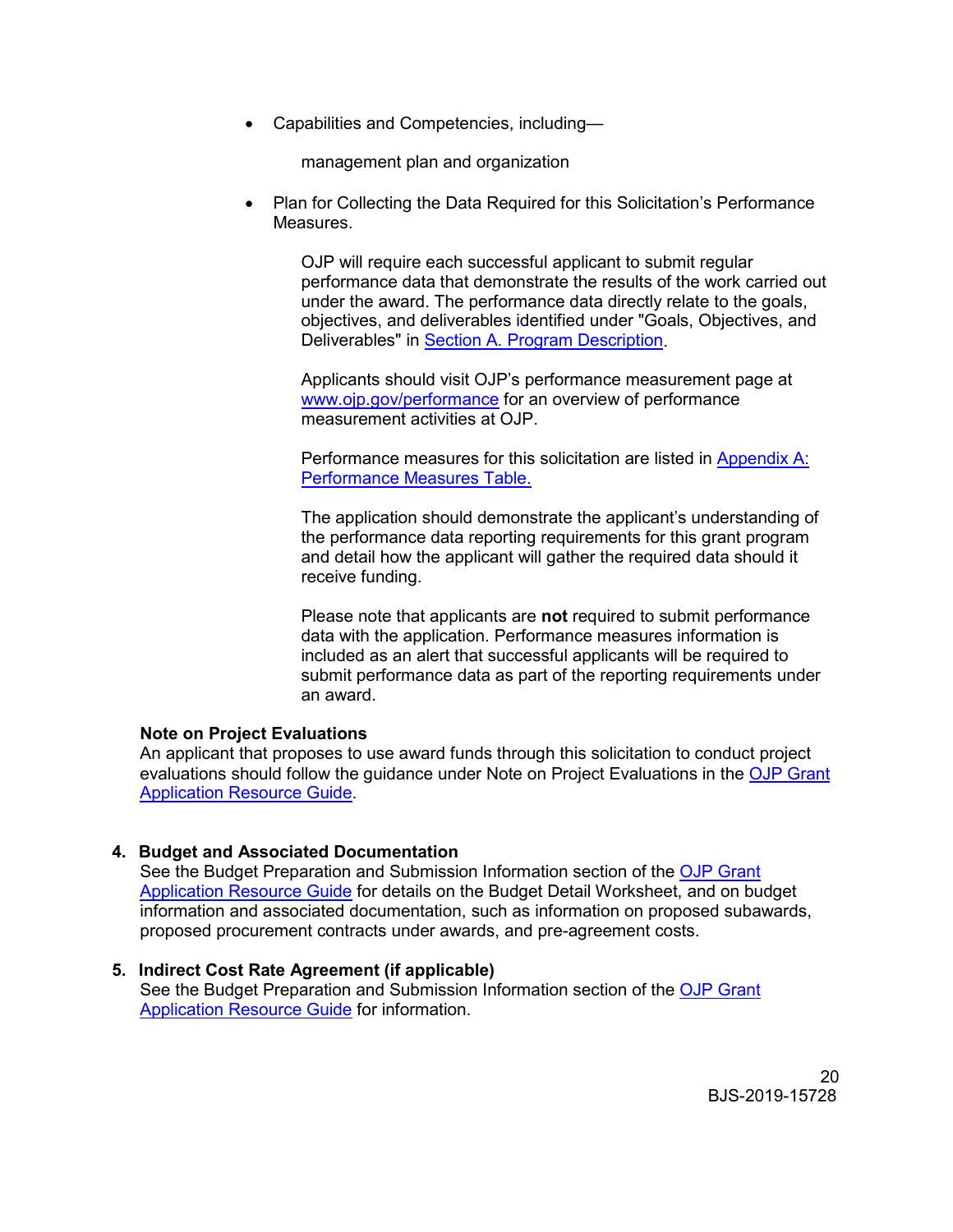#### **6. Tribal Authorizing Resolution (if applicable)**

An application in response to this solicitation may require inclusion of information related to a tribal authorizing resolution. See the [OJP Grant Application Resource Guide](https://www.ojp.gov/funding/Apply/Resources/Grant-App-Resource-Guide.htm) for information on tribal authorizing resolutions.

#### **7. Financial Management and System of Internal Controls Questionnaire (including applicant disclosure of high-risk status)**

Every OJP applicant (other than an individual applying in his or her personal capacity) is required to download, complete, and submit the OJP Financial Management and System of Internal Controls Questionnaire (Questionnaire) at <https://ojp.gov/funding/Apply/Resources/FinancialCapability.pdf> as part of its application. See the [OJP Grant Application Resource Guide](https://www.ojp.gov/funding/Apply/Resources/Grant-App-Resource-Guide.htm) for additional information and submission instructions for this Questionnaire.

#### **8. Disclosure of Lobbying Activities**

Each applicant must complete and submit this information. See the [OJP Grant Application](https://www.ojp.gov/funding/Apply/Resources/Grant-App-Resource-Guide.htm)  [Resource Guide](https://www.ojp.gov/funding/Apply/Resources/Grant-App-Resource-Guide.htm) for additional information and submission instructions for this disclosure.

#### **9. Applicant Disclosure of Pending Applications**

Each applicant is to disclose whether it has (or is proposed as a subrecipient under) any pending applications for federally funded grants or cooperative agreements that (1) include requests for funding to support the same project being proposed in the application under this solicitation, and (2) would cover any identical cost items outlined in the budget submitted to OJP as part of the application under this solicitation. For additional information on the submission requirements for this disclosure, see the [OJP Grant Application Resource](https://www.ojp.gov/funding/Apply/Resources/Grant-App-Resource-Guide.htm)  [Guide.](https://www.ojp.gov/funding/Apply/Resources/Grant-App-Resource-Guide.htm)

#### **10. Applicant Disclosure and Justification – DOJ High Risk Grantees[3](#page-20-0) (if applicable)**

An applicant that is designated as a DOJ High Risk Grantee is to submit in GMS, as a separate attachment to its application, information that OJP will use, among other pertinent information, to determine whether it will consider or select the application for an award under this solicitation. The file should be named "DOJ High Risk Grantee Applicant Disclosure and Justification." (See, also, "Review Process," below, under Section E. Application Review Information, for a brief discussion of how such information may considered in the application review process.) See the [OJP Grant Application Resource Guide](https://www.ojp.gov/funding/Apply/Resources/Grant-App-Resource-Guide.htm) for additional information and submission instructions for this disclosure.

#### **11. Research and Evaluation Independence and Integrity**

If an application proposes research (including research and development) and/or evaluation, the applicant must demonstrate research/evaluation independence and integrity, including appropriate safeguards, before it may receive award funds. For additional information regarding demonstrating research/evaluation independence and integrity, including appropriate safeguards, see the [OJP Grant Application Resource Guide.](https://www.ojp.gov/funding/Apply/Resources/Grant-App-Resource-Guide.htm)

<span id="page-20-0"></span> $\overline{a}$  $3$  A "DOJ High Risk Grantee" is a recipient that has received a DOJ High-Risk designation based on a documented history of unsatisfactory performance, financial instability, management system or other internal control deficiencies, or noncompliance with award terms and conditions on prior awards, or that is otherwise not responsible.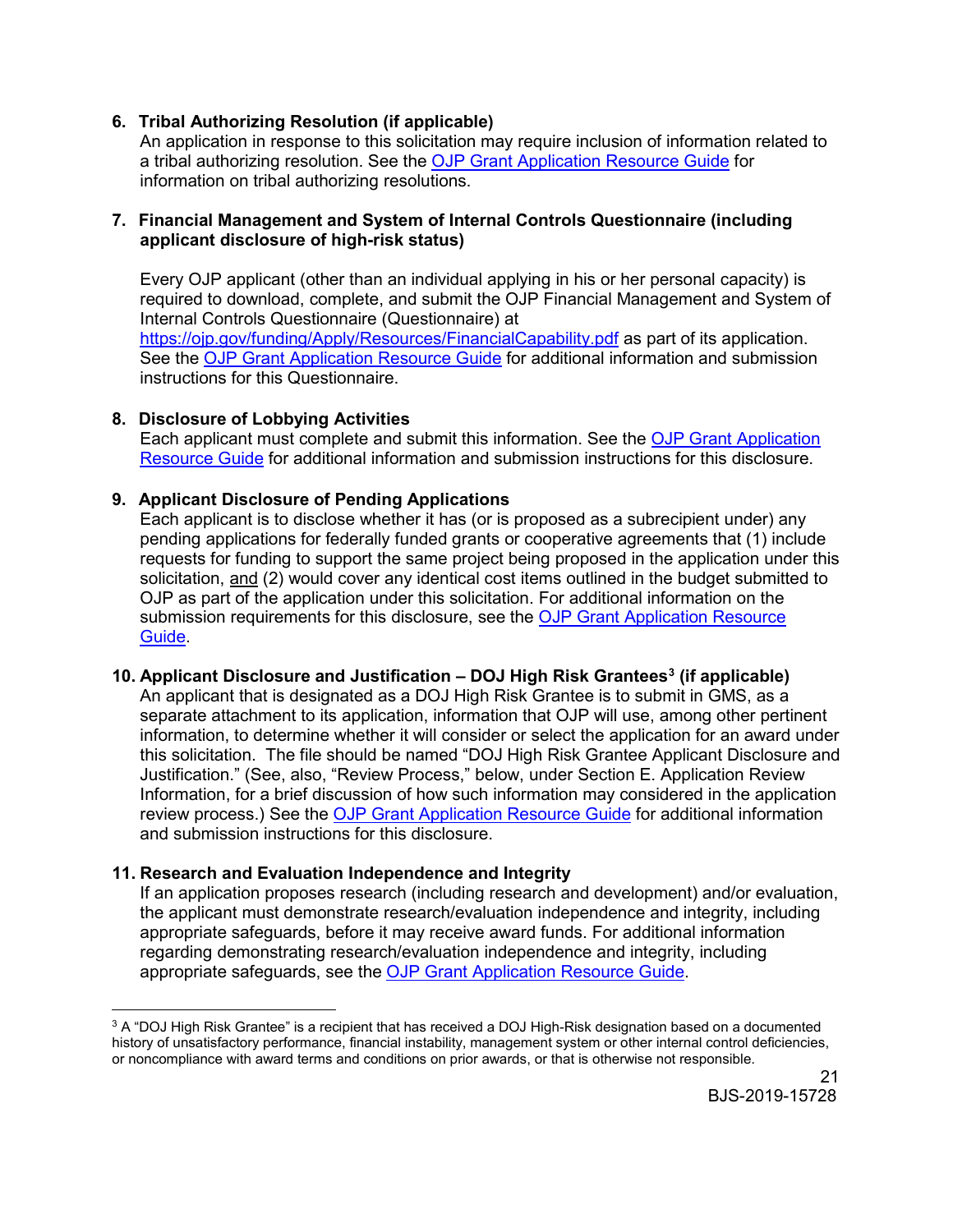#### **12. Disclosure of Process Related to Executive Compensation**

An applicant that is a nonprofit organization may be required to make certain disclosures relating to the processes it uses to determine the compensation of its officers, directors, trustees, and key employees.

Under certain circumstances, a nonprofit organization that provides unreasonably high compensation to certain persons may subject both the organization's managers and those who receive the compensation to additional federal taxes. A rebuttable presumption of the reasonableness of a nonprofit organization's compensation arrangements, however, may be available if the nonprofit organization satisfied certain rules set out in Internal Revenue Service (IRS) regulations with regard to its compensation decisions.

Each applicant nonprofit organization must state at the time of its application (question 9c in the "OJP Financial Management and System of Internal Controls Questionnaire" located at<https://ojp.gov/funding/Apply/Resources/FinancialCapability.pdf> and mentioned earlier) whether or not the applicant entity believes (or asserts) that it currently satisfies the requirements of 26 C.F.R. 53.4958-6 (which relate to establishing or invoking a rebuttable presumption of reasonableness of compensation of certain individuals and entities).

A nonprofit organization that states in the questionnaire that it believes (or asserts) that it has satisfied the requirements of 26 C.F.R. 53.4958-6 must then disclose, in an attachment to its application (to be titled "Disclosure of Process Related to Executive Compensation"), the process used by the applicant nonprofit organization to determine the compensation of its officers, directors, trustees, and key employees (together, "covered persons").

At a minimum, the disclosure must describe in pertinent detail: (1) the composition of the body that reviews and approves compensation arrangements for covered persons; (2) the methods and practices used by the applicant nonprofit organization to ensure that no individual with a conflict of interest participates as a member of the body that reviews and approves a compensation arrangement for a covered person; (3) the appropriate data as to comparability of compensation that is obtained in advance and relied upon by the body that reviews and approves compensation arrangements for covered persons; and (4) the written or electronic records that the applicant organization maintains as concurrent documentation of the decisions with respect to compensation of covered persons made by the body that reviews and approves such compensation arrangements, including records of deliberations and of the basis for decisions.

For purposes of the required disclosure, the following terms and phrases have the meanings set out by the IRS for use in connection with 26 C.F.R. 53.4958-6: officers, directors, trustees, key employees, compensation, conflict of interest, appropriate data as to comparability, adequate documentation, and concurrent documentation.

Applicant nonprofit organizations should note that following receipt of an appropriate request, OJP may be authorized or required by law to make information submitted to satisfy this requirement available for public inspection. Also, a recipient may be required to make a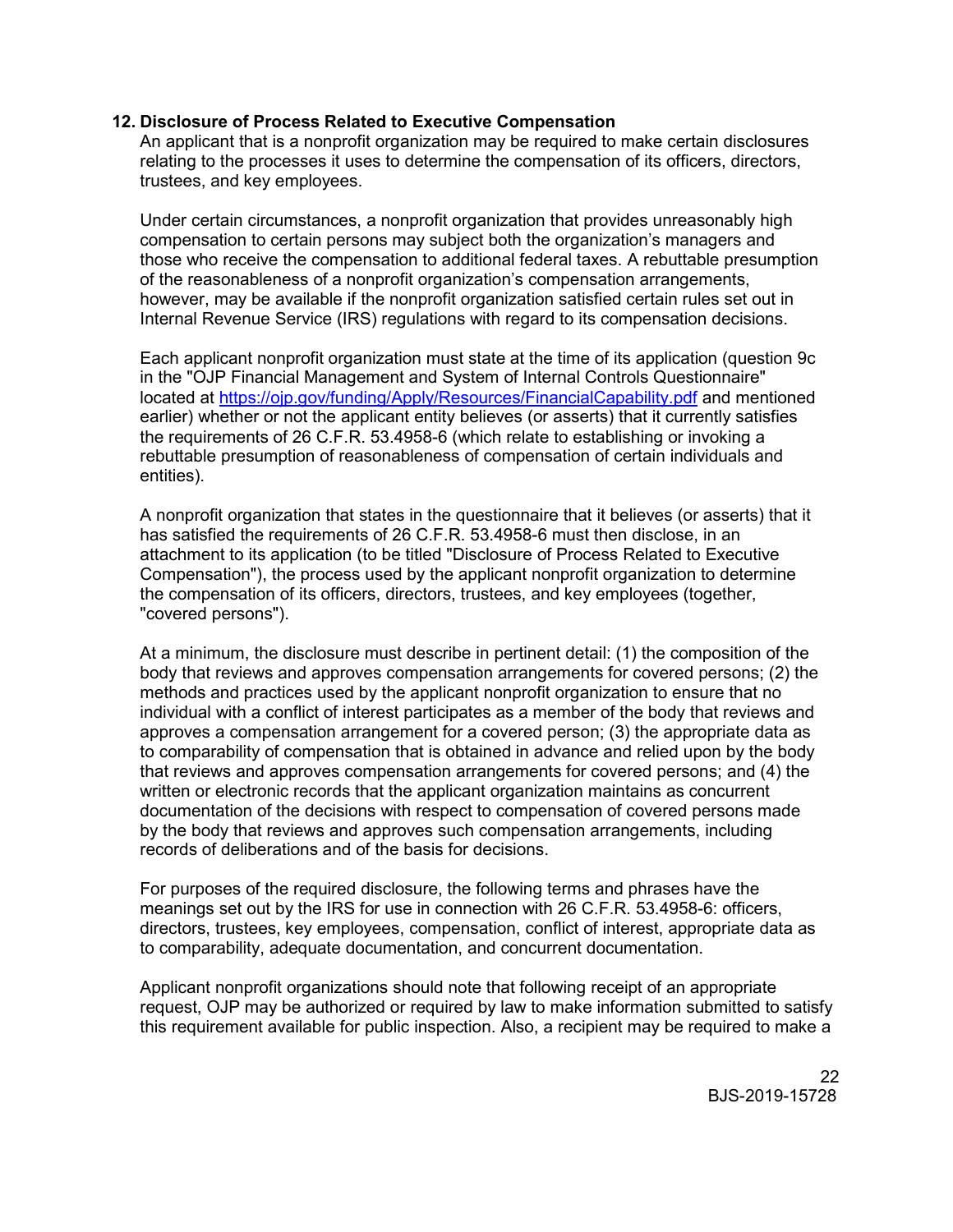prompt supplemental disclosure after the award in certain circumstances (e.g., changes in the way the organization determines compensation).

#### **13. Additional Attachments**

The following appendices should be included with the application (not counted toward the 40-page program narrative requirement).

- a. A Privacy Certificate and Human Subjects Protection Certification of Compliance must be completed for each project proposed in an application.
	- **Privacy Certification.** The Privacy Certificate is a funding recipient's certification of compliance with federal regulations requiring confidentiality of information identifiable to a private person, which is collected, analyzed, or otherwise used in connection with an OJP-funded research or statistical activity. The funding recipient's Privacy Certificate includes a description of its policies and procedures to be followed to protect identifiable information. Applicants must specify in the Privacy Certificate the specific controls used to safeguard directly identifiable information against unauthorized disclosure. All project staff, including information technology personnel, subcontractors, and/or consultants, with access to identifiable data collected in conjunction with the BJS-funded activities are required to sign a Privacy Certificate to affirm their understanding of and agreement to comply with the terms of access and privacy requirements. Award recipients are responsible for maintaining an updated list of individuals with access to identifiable information and for ensuring that new staff who gain access to such information during the project period sign a [Privacy Certificate.](https://www.bjs.gov/content/pub/pdf/bjsmpc.pdf)
	- **Human Subjects Protection Certification of Compliance.** BJS requires the funding recipient to submit proper documentation to be used to determine that the research project meets the federal requirements for human subjects protections set forth in 28 CFR Part 46. A model certificate, describing the necessary information to be provided by the funding recipient, is located at [https://www.bjs.gov/content/hscr.cfm.](https://www.bjs.gov/content/hscr.cfm)
- b. Bibliography or references.
- c. Any tools, instruments, tables, charts, or graphs pertaining to the proposed program that are supplemental to such items included in the main body of the narrative.
- d. Curriculum vitae or résumés of the principal investigator and any and all co-principal investigators. In addition, curriculum vitae, résumés or biographical sketches of individuals (regardless of investigator status) who will be significantly involved in substantive aspects of the proposal (including individuals such as research methodologists serving as consultants to develop sampling strategies; data experts familiar with prosecutor offices or emerging issues in prosecution).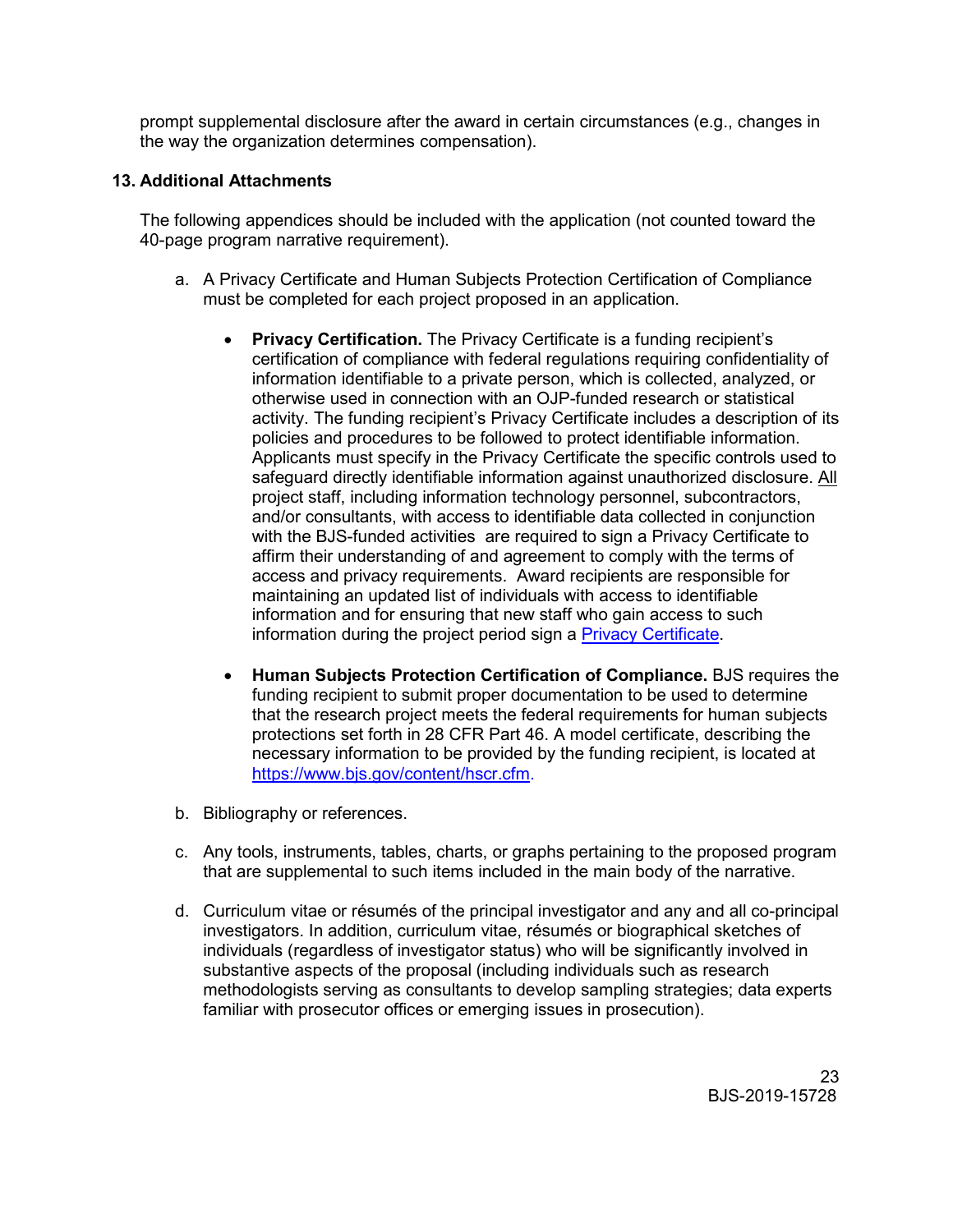- e. List (to the extent known) of all proposed program staff members, including those affiliated with the applicant organization or any proposed subrecipient organization(s), any proposed consultant(s) and contractors (whether individuals or organizations), and any proposed members of the expert panel. The list should include, for each individual and organization: name, title (if applicable), employer or other organizational affiliation, and roles and responsibilities proposed for the program. For the expert panel, the persons do not need to be identified by name, but the types of persons or organizations should be included.
- f. A detailed proposed program timeline with expected milestones and level of staff effort for each phase of work.
- g. List of any previous and current BJS awards to applicant organization and investigator(s), including the BJS-assigned award numbers and a brief description of any scholarly products that resulted in whole or in part from work funded under the BJS award(s).
- h. Letters of cooperation/support or administrative agreements from organizations collaborating in the program, such as universities, prosecutors, professional prosecutor organizations, or other membership groups.
- i. List of other agencies, organizations, or funding source to which this proposal has been submitted (if applicable).

#### <span id="page-23-0"></span>**How To Apply**

Applicants must register in and submit applications through [Grants.gov,](https://www.grants.gov/) a primary source to find federal funding opportunities and apply for funding. Find information on how to apply in response to this solicitation in the [OJP Grant Application Resource Guide.](https://www.ojp.gov/funding/Apply/Resources/Grant-App-Resource-Guide.htm)

#### **Registration and Submission Steps**

Applicants will need the following identifying information when searching for the funding opportunity on Grants.gov.

- CFDA # 16.734, Special Data Collections and Statistical Studies
- BJS-2019-15728

For information on each registration and submission step, see the [OJP Grant Application](https://www.ojp.gov/funding/Apply/Resources/Grant-App-Resource-Guide.htm)  [Resource Guide.](https://www.ojp.gov/funding/Apply/Resources/Grant-App-Resource-Guide.htm)

## <span id="page-23-1"></span>**E. Application Review Information**

#### <span id="page-23-2"></span>**Review Criteria**

Applications that meet basic minimum requirements will be evaluated by peer reviewers using the following review criteria.

**1. Statement of the Problem (10%)***—*The application should demonstrate knowledge of the issues and information needs surrounding LEAs and how this information could be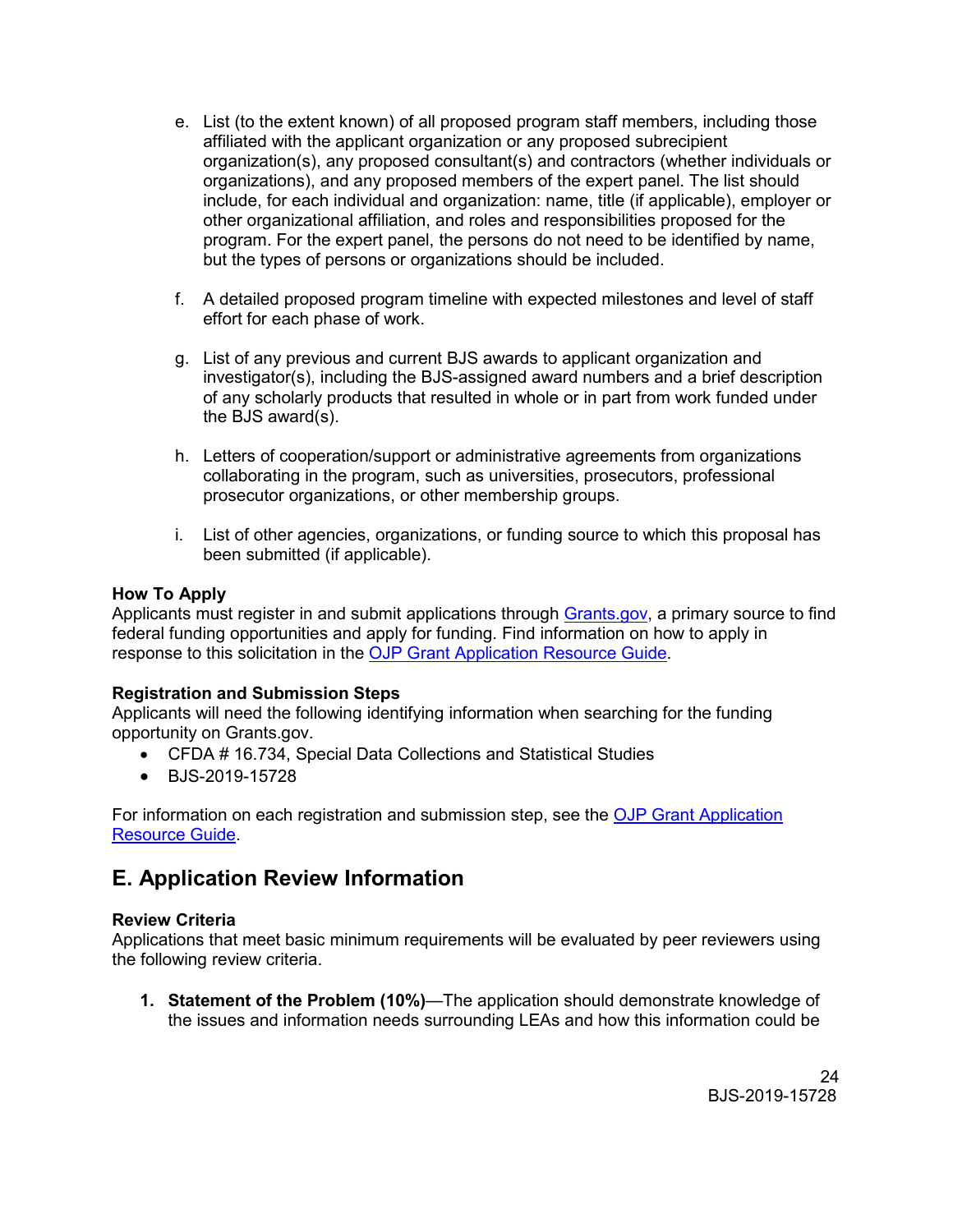used to inform policy decisions. The applicant should demonstrate familiarity with BJS's past LEA collections and how they will supplement prior data collections.

- **2. Project Design and Implementation (40%)**—This program will proceed in discrete tasks. Applicants should include descriptions of how each deliverable will be addressed and developed. In addition, the application should include (1) its understanding of the information needs of LEAs, (2) survey items from previous BJS law enforcement data collections that can be used to track trends over time, (3) issues related to tracking inservice LEAs over time and having current contact information, and (4) successfully fielding three data collections with high response rates. The applicant should propose a timeline and task plan that address each major deliverable, the level of effort for key staff for that deliverable, and an estimated delivery date for each deliverable (this can be one of the appendices, but it should be referenced in the narrative).
- **3. Capabilities and Competencies (30%)**—This work requires a team with knowledge of (1) the work of LEAs, (2) how variation among types of LEAs impacts outreach and survey items, and (3) survey and sampling experts. The applicant should discuss its ability to successfully complete the LECS. This can include descriptions of past work related to this topic and the relevant skills and experience of the proposed program staff. The applicant should provide a clear description of the program's management and organization that supports completion of the program's milestones within expressed time frames. The applicant should demonstrate the team's knowledge of law enforcement, including identifying relevant organizations, persons, and literature. Finally, the team should include persons capable of fielding large surveys, managing the data collection, completing any statistical weighting or imputation, and delivering complete data sets to BJS at the close of the program.
- **4. Plan for Collecting the Data Required for this Solicitation's Performance Measures (5%)**—Demonstration of the efficiency of the data collection activities as required to measure the programs' performance in a low-cost manner and within the time frames given.
- **5. Budget (15%)**—Budget narratives should demonstrate generally how applicants will maximize cost effectiveness of grant expenditures. Budgets should be complete, cost-effective, and allowable (e.g., reasonable, allocable, and necessary for program activities). Budget narratives should demonstrate generally how applicants will maximize cost effectiveness of grant expenditures. Budget narratives should demonstrate cost effectiveness in relation to potential alternatives and the goals of the program. [4](#page-24-1)

#### <span id="page-24-0"></span>**Review Process**

 $\overline{a}$ 

OJP is committed to ensuring a fair and open process for making awards. BJS reviews the application to make sure that the information presented is reasonable, understandable, measurable, and achievable, as well as consistent with the solicitation. See the [OJP Grant](https://www.ojp.gov/funding/Apply/Resources/Grant-App-Resource-Guide.htm) 

<span id="page-24-1"></span><sup>4</sup> Generally speaking, a reasonable cost is a cost that, in its nature or amount, does not exceed that which would be incurred by a prudent person under the circumstances prevailing at the time the decision was made to incur the costs.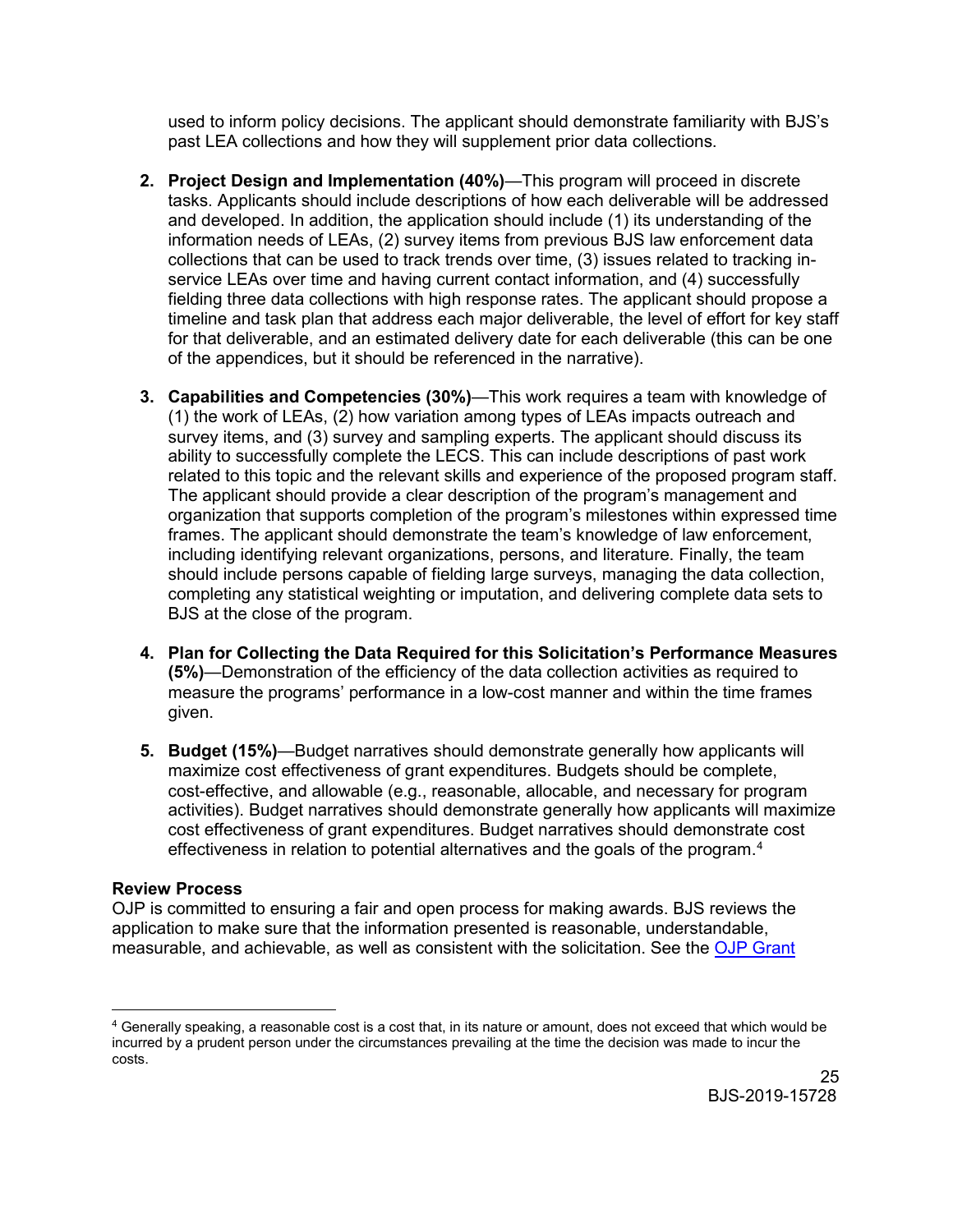[Application Resource Guide](https://www.ojp.gov/funding/Apply/Resources/Grant-App-Resource-Guide.htm) for information on the application review process for this solicitation.

Pursuant to the Part 200 Uniform Requirements, before award decisions are made, OJP also reviews information related to the degree of risk posed by the applicant. Among other things to help assess whether an applicant that has one or more prior federal awards has a satisfactory record with respect to performance, integrity, and business ethics, OJP checks whether the applicant is listed in SAM as excluded from receiving a federal award.

In addition, if OJP anticipates that an award will exceed \$250,000 in federal funds, OJP also must review and consider any information about the applicant that appears in the non-public segment of the integrity and performance system accessible through SAM (currently, the Federal Awardee Performance and Integrity Information System [FAPIIS]).

**Important note on FAPIIS:** An applicant, at its option, may review and comment on any information about itself that currently appears in FAPIIS and was entered by a federal awarding agency. OJP will consider any such comments by the applicant, in addition to the other information in FAPIIS, in its assessment of the risk posed by the applicant.

Absent explicit statutory authorization or written delegation of authority to the contrary, all final award decisions will be made by the BJS Director, who may take into account not only peer review ratings and BJS recommendations, but also other factors as indicated in this section.

## <span id="page-25-0"></span>**F. Federal Award Administration Information**

#### <span id="page-25-1"></span>**Federal Award Notices**

See the [OJP Grant Application Resource Guide](https://www.ojp.gov/funding/Apply/Resources/Grant-App-Resource-Guide.htm) for information on award notifications and instructions.

#### <span id="page-25-2"></span>**Administrative, National Policy, and Other Legal Requirements**

OJP strongly encourages prospective applicants to review information on post-award legal requirements and common OJP award conditions **prior** to submitting an application. See the [OJP Grant Application Resource Guide](https://www.ojp.gov/funding/Apply/Resources/Grant-App-Resource-Guide.htm) for additional information on administrative, national policy, and other legal requirements.

#### <span id="page-25-3"></span>**Information Technology (IT) Security Clauses**

An application in response to this solicitation may require inclusion of information related to information technology security. See the [OJP Grant Application Resource Guide](https://www.ojp.gov/funding/Apply/Resources/Grant-App-Resource-Guide.htm) for information on information technology security.

#### <span id="page-25-4"></span>**General Information about Post-Federal Award Reporting Requirements**

In addition to the deliverables described in [Section A. Program Description,](#page-4-0) any recipient of an award under this solicitation will be required to submit certain reports and data.

Required reports. Recipients typically must submit quarterly financial reports, semi-annual progress reports, final financial and progress reports, and, if applicable, an annual audit report in accordance with the Part 200 Uniform Requirements or specific award conditions. Future

> 26 BJS-2019-15728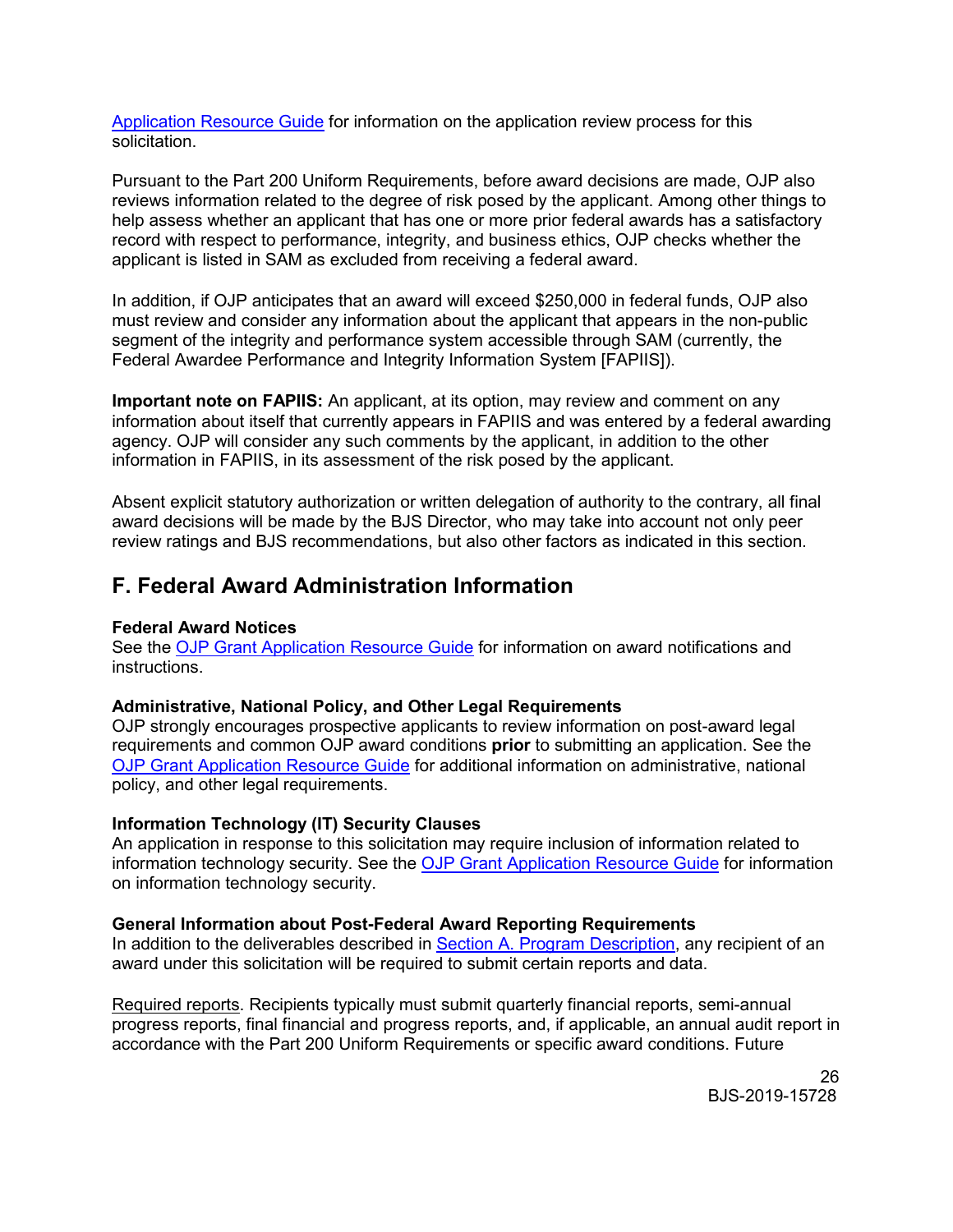awards and fund drawdowns may be withheld if reports are delinquent. (In appropriate cases, OJP may require additional reports.)

See the [OJP Grant Application Resource Guide](https://www.ojp.gov/funding/Apply/Resources/Grant-App-Resource-Guide.htm) for additional information on specific postaward reporting requirements, including performance measures data.

# <span id="page-26-0"></span>**G. Federal Awarding Agency Contact(s)**

For OJP contact(s), see page 2.

For contact information for Grants.gov, see page 2.

## <span id="page-26-1"></span>**H. Other Information**

#### <span id="page-26-2"></span>**Freedom of Information Act and Privacy Act (5 U.S.C. 552 and 5 U.S.C. 552a)**

All applications submitted to OJP (including all attachments to applications) are subject to the federal Freedom of Information Act (FOIA) and to the Privacy Act. See the [OJP Grant](https://www.ojp.gov/funding/Apply/Resources/Grant-App-Resource-Guide.htm)  [Application Resource Guide](https://www.ojp.gov/funding/Apply/Resources/Grant-App-Resource-Guide.htm) for information on DOJ and OJP processes with regard to application information requested pursuant to FOIA.

#### <span id="page-26-3"></span>**Provide Feedback to OJP**

To assist OJP in improving its application and award processes, OJP encourages applicants to provide feedback on this solicitation, the application submission process, and/or the application review process. See the [OJP Grant Application Resource Guide](https://www.ojp.gov/funding/Apply/Resources/Grant-App-Resource-Guide.htm) for information on providing solicitation feedback to OJP.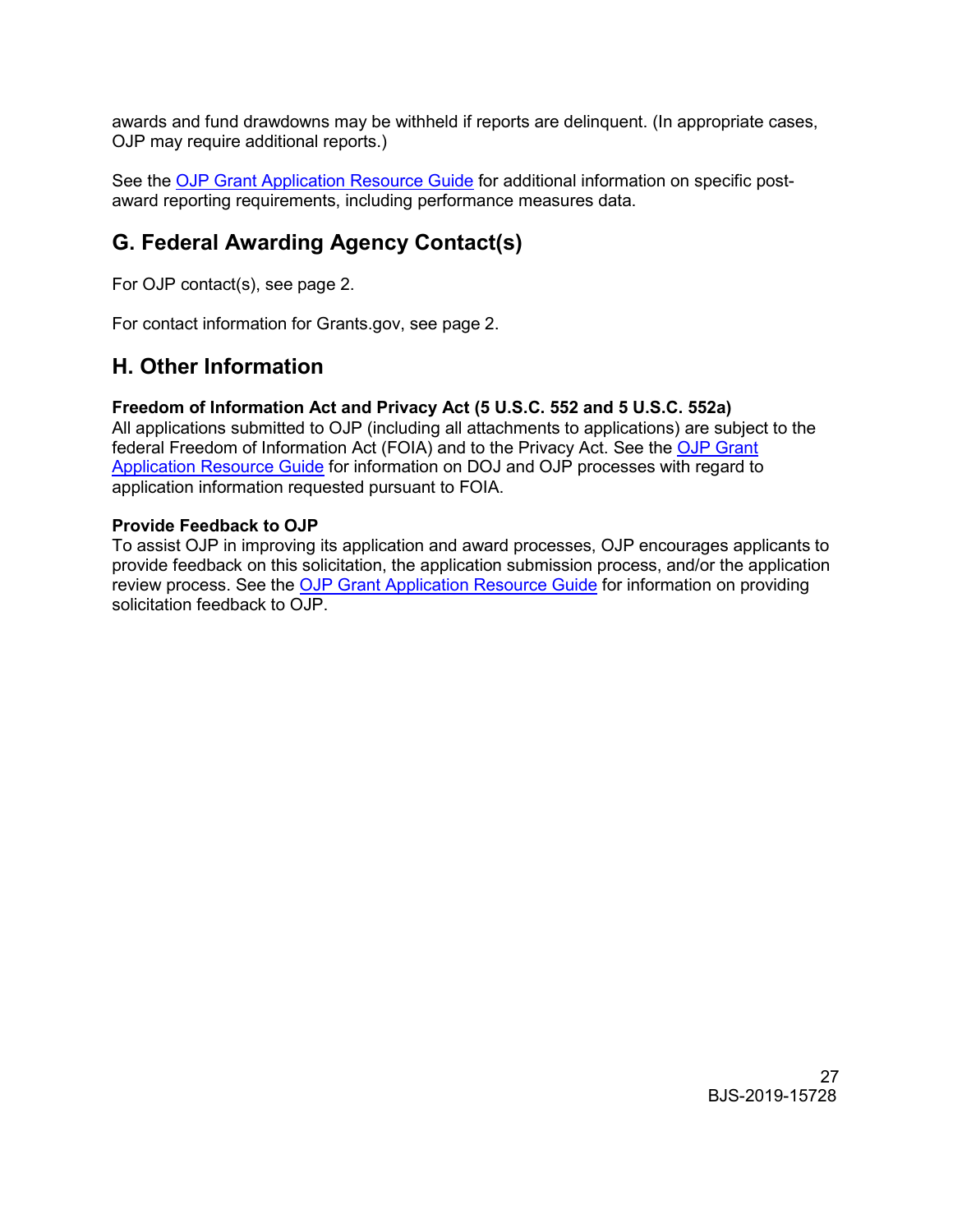<span id="page-27-0"></span>

| Objective                                                                                            | <b>Performance Measure(s)</b>                                                                                                                 | <b>Data Recipient Provides</b>                                                                                                                                                                                                                                                                                                                                                                                                                                                                                   |
|------------------------------------------------------------------------------------------------------|-----------------------------------------------------------------------------------------------------------------------------------------------|------------------------------------------------------------------------------------------------------------------------------------------------------------------------------------------------------------------------------------------------------------------------------------------------------------------------------------------------------------------------------------------------------------------------------------------------------------------------------------------------------------------|
| Program management,<br>including the submission<br>of progress reports.                              | Number of deliverables<br>completed on time, as determined<br>by BJS.                                                                         | The applicant should provide timely<br>deliverables that meet the outlined<br>expectations for program<br>management.                                                                                                                                                                                                                                                                                                                                                                                            |
|                                                                                                      | Number of deliverables that meet<br>expectations, as defined by BJS.                                                                          | Deliverables include:<br>(a) Semiannual reports reflecting<br>program activities, deliverables<br>met and expenditures to date<br>uploaded into the OJP Grant<br>Management System<br>(b) Quarterly financial reports<br>ensuring program funds are<br>being used proportionately<br>uploaded into the OJP Grant<br>Management System<br>(c) Timeline of all activities<br>(d) Monthly progress reports<br>reflecting activities and<br>expenditures in each area of<br>the program<br>(e) Data Management Plan. |
| Develop and test<br>multiple surveys, contact<br>strategies, and<br>marketing plans.                 | Number of deliverables<br>completed on time, as determined<br>by BJS.<br>Number of deliverables that meet<br>expectations, as defined by BJS. | The applicant should provide timely<br>deliverables that meet the outlined<br>expectations for survey development<br>and testing, and contact and marketing<br>strategies.<br>Deliverables include:<br>(a) Draft surveys<br>(b) Draft contact and marketing<br>plans<br>(c) Generic OMB clearance<br>request to test survey<br>(d) Cognitive test and report<br>(e) Revised survey, contact, and<br>marketing plans.                                                                                             |
| Develop frames and<br>sampling plans, conduct<br>data collection, provide<br>raw and final data sets | Representative sample design.<br>Conduct the data collection.                                                                                 | Complete frame and representative<br>samples provided.<br>Conduct the data collection,                                                                                                                                                                                                                                                                                                                                                                                                                           |
| and documentation.                                                                                   |                                                                                                                                               | implementing the contact plan and<br>marketing strategies.                                                                                                                                                                                                                                                                                                                                                                                                                                                       |
|                                                                                                      | Raw data converted to<br>standardized format.                                                                                                 | Provide raw datasets.                                                                                                                                                                                                                                                                                                                                                                                                                                                                                            |

### **Appendix A: Performance Measures Table**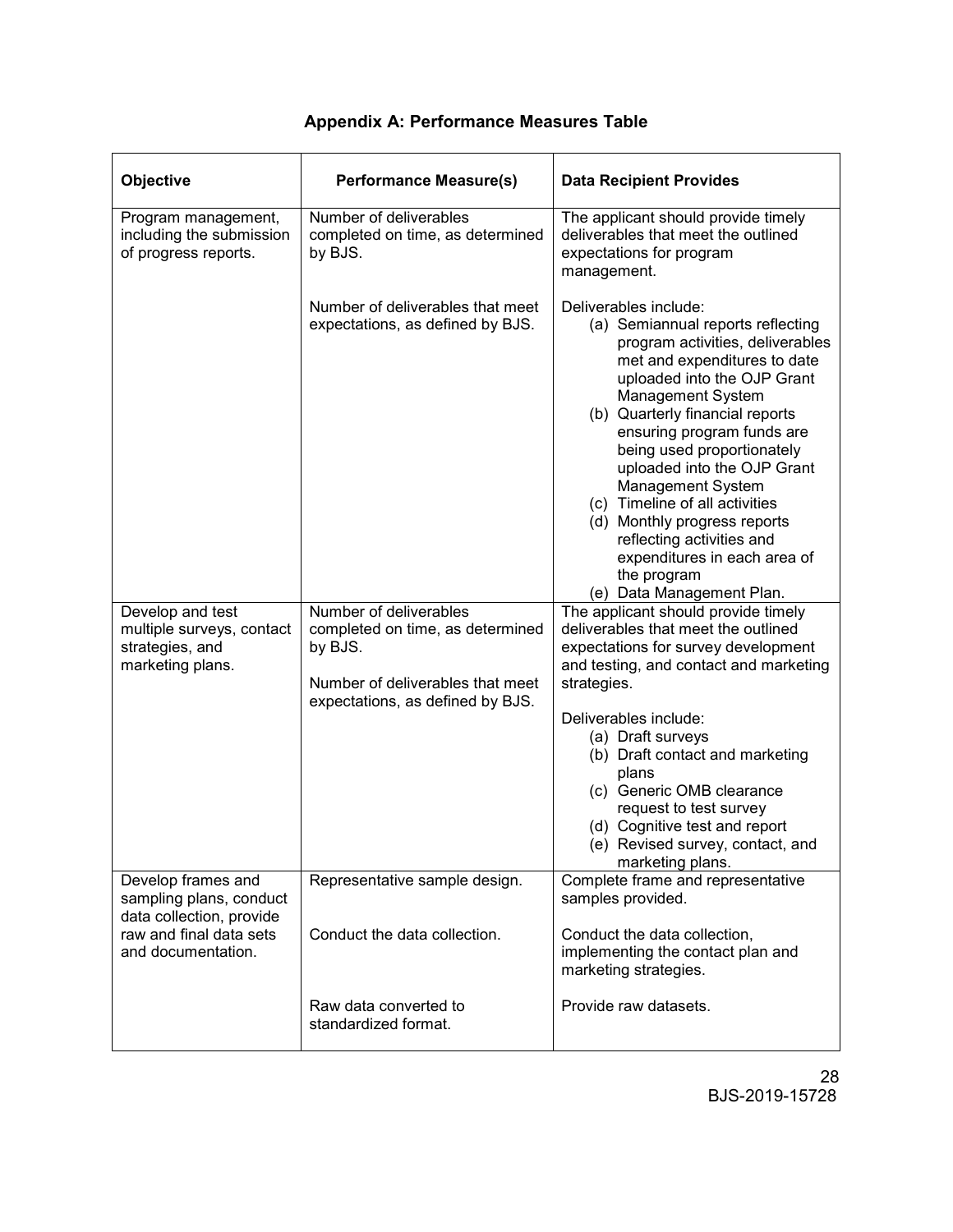|                                                | Data that is comprehensive and<br>accurate.                                                                                                  | Provide final dataset.                                                                                                                                                                                                          |
|------------------------------------------------|----------------------------------------------------------------------------------------------------------------------------------------------|---------------------------------------------------------------------------------------------------------------------------------------------------------------------------------------------------------------------------------|
|                                                | Final report with a comprehensive<br>overview of the program.                                                                                | Complete a final program report.                                                                                                                                                                                                |
|                                                | Number of deliverables<br>completed on time, as determined<br>by BJS.<br>Number of deliverables that meet<br>expectations as defined by BJS. | Deliverables include:<br>(a) Sampling plan that meets<br>BJS's approval<br>(b) Full Paperwork Reduction Act<br>(PRA) clearance from OMB<br>(c) Data documentation, including<br>an analysis file and codebook<br>documentation. |
| Maintenance of a roster<br>of in-service LEAs. | Web portal that allows for data<br>collection.                                                                                               | Design, test and provide a web portal<br>and survey collection software that<br>meets BJS standards.                                                                                                                            |
|                                                | Number of deliverables<br>completed on time, as determined<br>by BJS.<br>Number of deliverables that meet<br>expectations as defined by BJS. | Deliverables include:<br>(a) Web portal<br>(b) Database of LEAs that meets<br><b>BJS</b> specifications<br>(c) Documentation of<br>development and<br>maintenance.                                                              |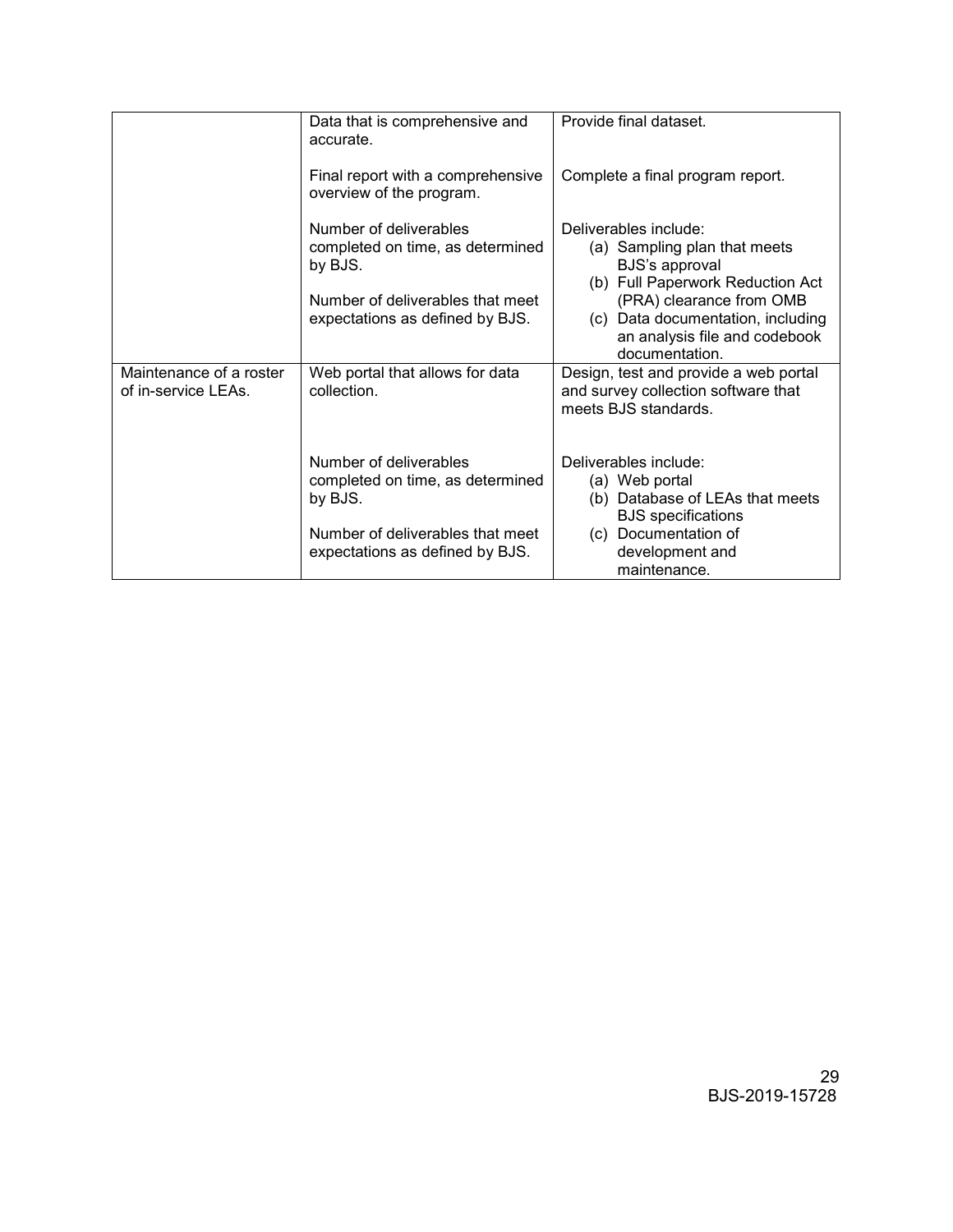#### **Appendix B: Application Checklist**

# FY19 Law Enforcement Core Statistics (LECS) Program

<span id="page-29-0"></span>This application checklist has been created as an aid in developing an application.

**What an Applicant Should Do** (see [OJP Grant Application Resource Guide](https://ojp.gov/funding/Apply/Resources/Grant-App-Resource-Guide.htm) for the following)

*Prior to Registering in Grants.gov:* Acquire a DUNS Number

\_\_\_\_\_ Acquire or renew registration with SAM

*To Register with Grants.gov*:

Acquire AOR and Grants.gov username/password

Acquire AOR confirmation from the E-Biz POC

*To Find Funding Opportunity:*

Search for the Funding Opportunity on Grants.gov

Access Funding Opportunity and Application Package

Sign up for Grants.gov email **notifications** (optional)

Read [Important Notice: Applying for Grants in Grants.gov](https://ojp.gov/funding/Apply/Grants-govInfo.htm)

*\_\_\_\_\_* Read OJP policy and guidance on conference approval, planning, and reporting available at [ojp.gov/financialguide/DOJ/PostawardRequirements/chapter3.10a.htm](https://ojp.gov/financialguide/DOJ/PostawardRequirements/chapter3.10a.htm)

*After Application Submission*, *Receive Grants.gov Email Notifications That:*

\_\_\_\_\_ (1) application has been received

\_\_\_\_\_ (2) application has either been successfully validated or rejected with errors

*If No Grants.gov Receipt, and Validation or Error Notifications are Received:* contact BJS regarding experiencing technical difficulties

#### **Overview of Post-Award Legal Requirements**:

Review the [OJP Grant Application Resource Guide](https://ojp.gov/funding/Apply/Resources/Grant-App-Resource-Guide.htm)

#### **Scope Requirement:**

The federal amount requested is within the allowable limit(s) of \$3 million.

**Eligibility Requirement:** See title page